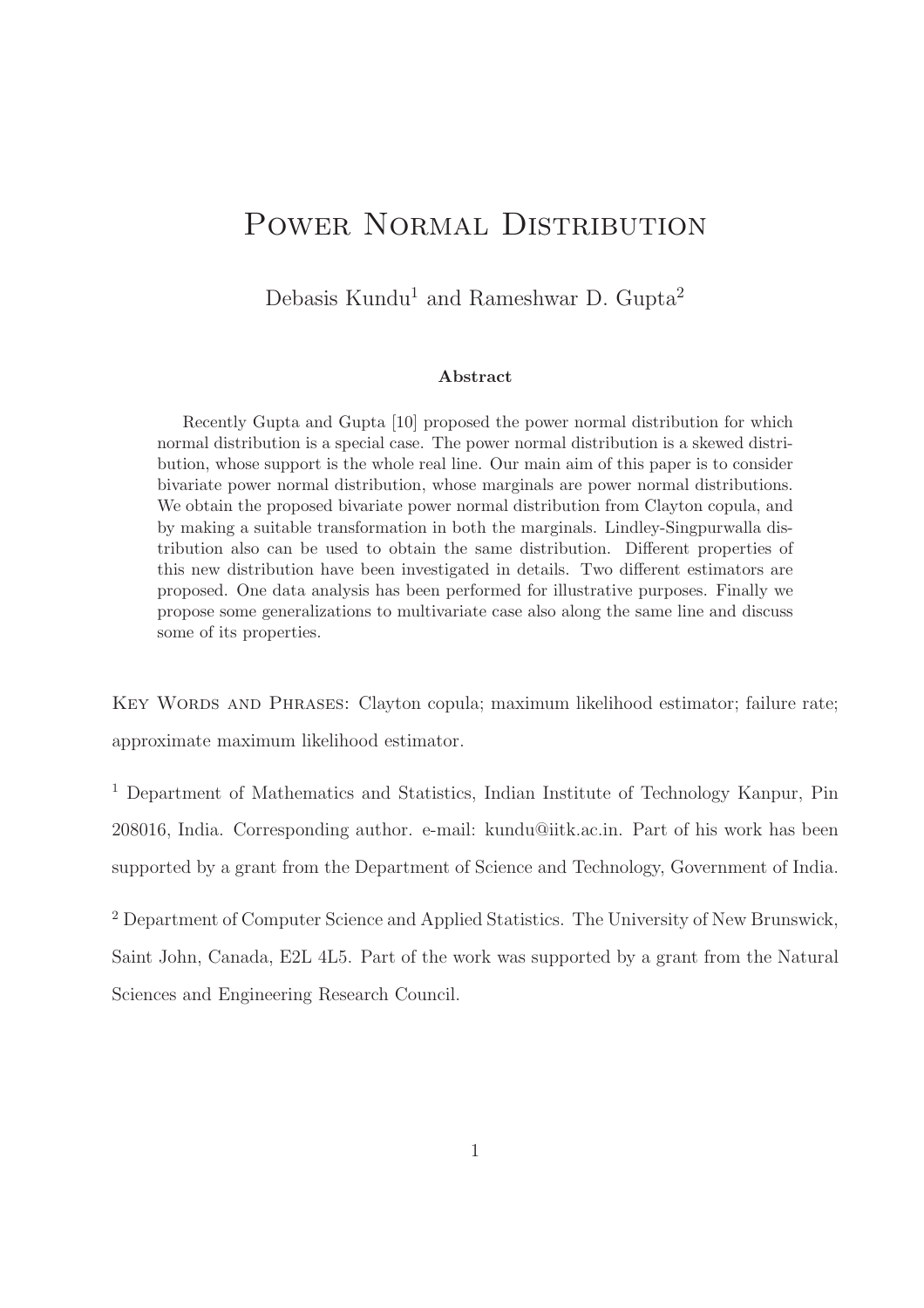### 1 INTRODUCTION

The skew-normal distribution proposed by Azzalini [3] has received a considerable attention in the recent years. Due to its flexibility, it has been used quite extensively for analyzing skewed data on the entire real line. It has a nice physical interpretation also, as a hidden truncation model, see Arnold and Beaver [2]. Several generalizations namely to other distributions and also to multivariate cases have been proposed and investigated in details.

Although, it is well known that for skew normal distribution the maximum likelihood estimators (MLEs) are consistent and asymptotically normally distributed, the probability of non-existence of the MLEs is quite high, particularly, if the sample size is small. By extensive simulation studies, it has been observed by Gupta and Gupta [10] that even for moderate skewness, one needs a very large sample size to achieve a reasonable estimate of the skewness parameter.

Due to this reason, Gupta and Gupta [10] proposed an alternative skewed model for which normal distribution becomes a special case and named it a power normal distribution. The power normal distribution is defined as follows: The random variable  $X$  is said to have a power normal distribution if it has the cumulative distribution function (CDF);

$$
F_X(x; \alpha) = P(X \le x) = (\Phi(x))^\alpha; \quad -\infty < x < \infty. \tag{1}
$$

Here  $\alpha > 0$ , and  $\Phi(\cdot)$  denoted the CDF of a standard normal distribution. Different properties of the power normal distribution have been discussed by Gupta and Gupta [10].

The aim of this paper is to introduce a bivariate power normal distribution (BPN) whose marginals are power normal distributions. This new distribution has been obtained from Clayton copula coupled with power normal marginals. Many properties of Clayton copula can be used in establishing different properties of the proposed bivariate power normal distribution. It can also be obtained by making a suitable transformation from the well known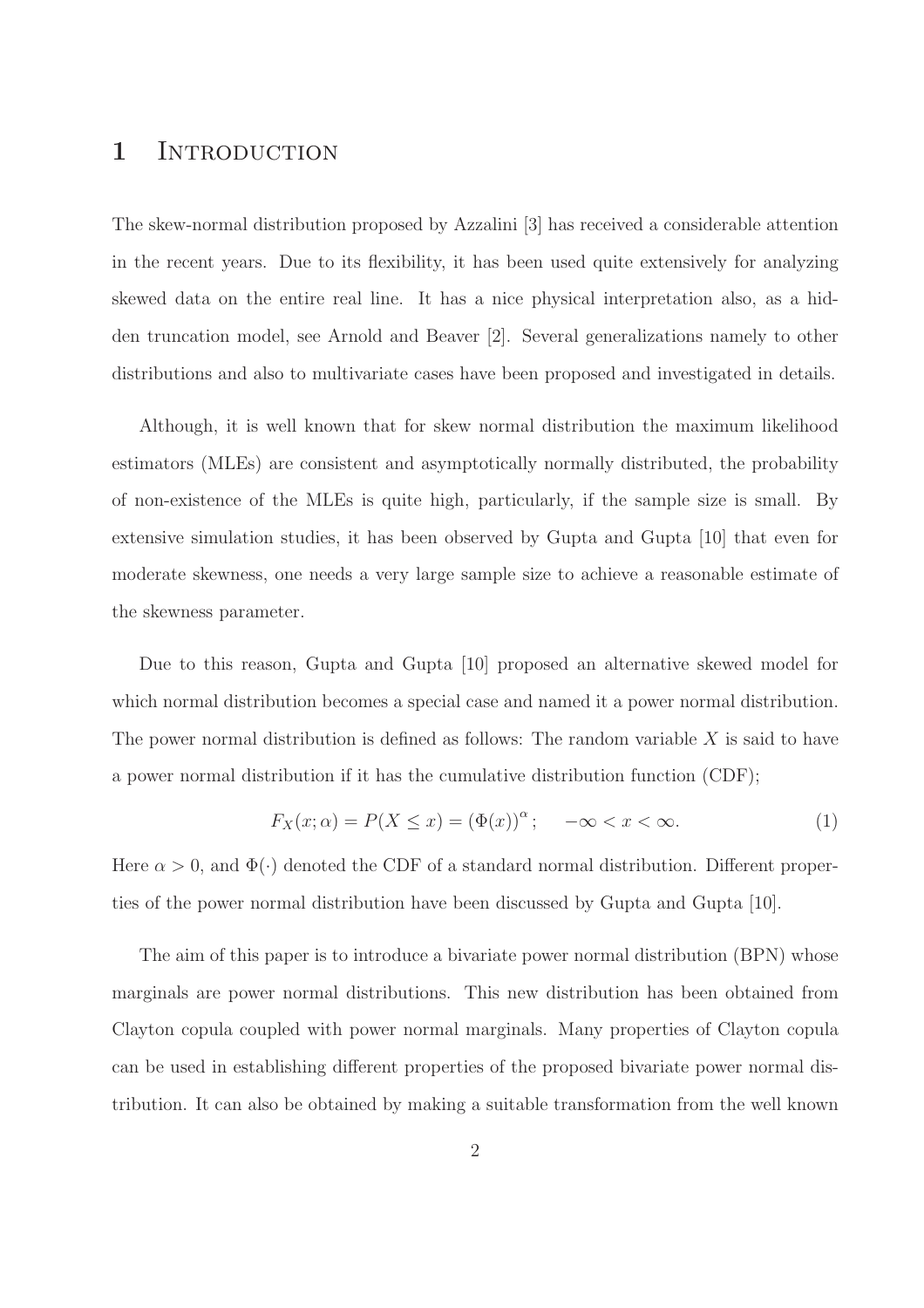Lindley-Singpurwalla distribution, see [23]. Multivariate generalization and the generalization for the other distribution functions are also possible along the same line.

It can be easily seen that the bivariate power normal distribution is an absolute continuous distribution. The joint probability density function (PDF) can take different shapes depending on the values of the parameters. The joint PDF can be expressed in terms of  $\Phi(\cdot)$  function. The conditional PDF can be easily obtained from the joint and marginal distribution functions. It has been shown that although the power normal distribution has an increasing hazard rate but the bivariate hazard rate in the sense of Johnson and Kotz [19] is a decreasing function.

We study different dependency properties using the properties of Clayton copula. It is observed that the two variables (marginals) are positive quadrant dependent. It automatically implies that Kendall's  $\tau$ , Spearman's  $\tau$ , Gini's  $\gamma$  and Blomqvist's  $\beta$  are all non-negative. We provide all these concordance measures. It has been shown that one variable is stochastically increasing with respect to the other. It can be verified that Clayton copula satisfies the total positivity of order two  $(TP_2)$  property in the sense of Karlin [15]. Therefore, if a bivariate random vector has a BPN distribution, it satisfies the left corner set property also.

Estimation of the unknown parameters is an important problem for any inferential procedure. We propose to use the maximum likelihood method to estimate the unknown parameters. The maximum likelihood estimators (MLEs) can be obtained by solving a two dimensional optimization process. The expected Fisher information matrix has also been provided which can be used for testing of hypothesis or for constructing confidence intervals. Further we propose to use a two-step procedure as suggested by Joe [18], mainly to avoid the two dimensional optimization process, and we provide the asymptotic distribution of the proposed estimators. One data set has been analyzed for illustrative purposes. Finally we provide the multivariate power normal distribution and study some of its properties.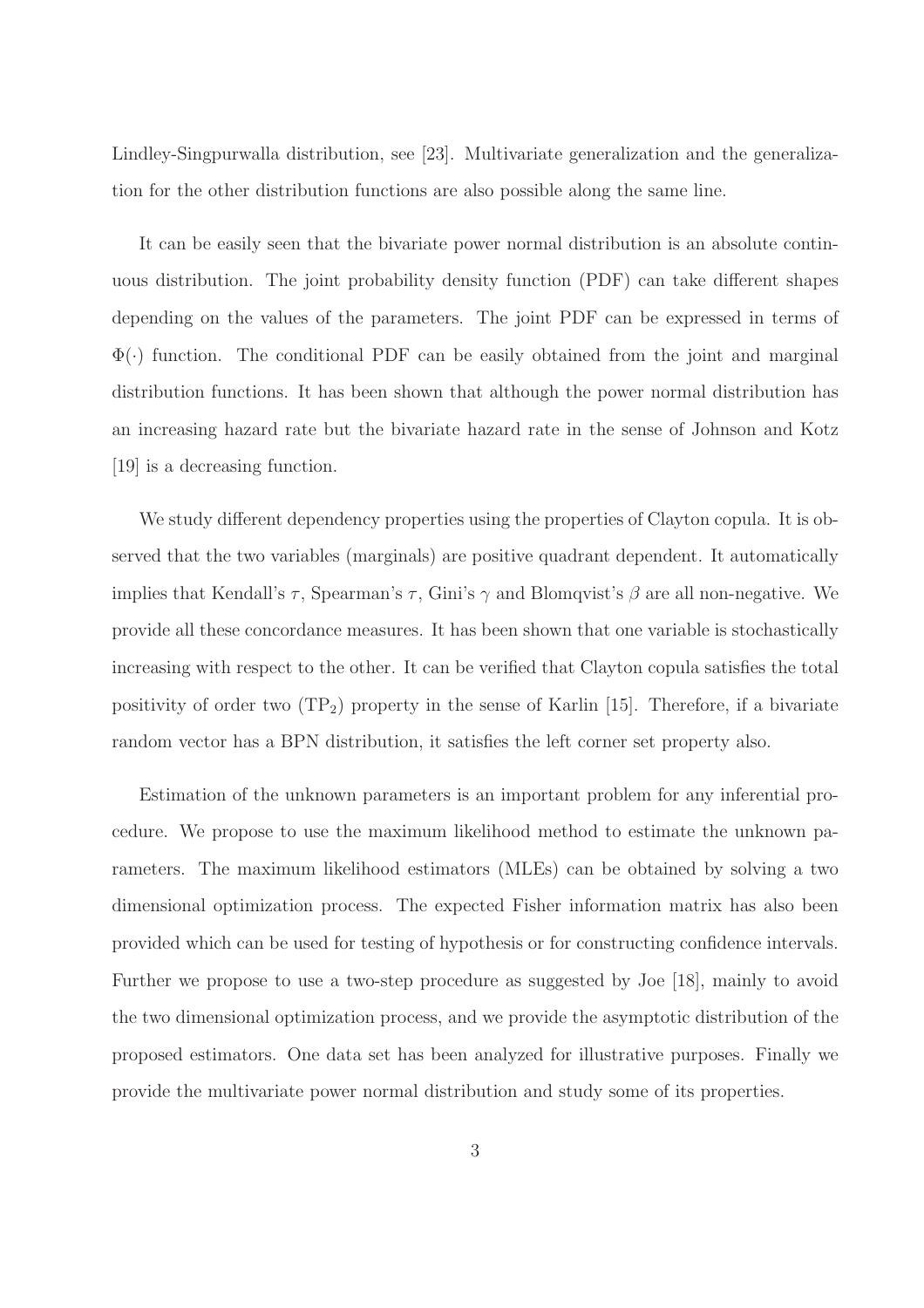Rest of the paper is organized as follows. In Section 2, we briefly describe the power normal distribution. The bivariate power normal distribution is introduced in Section 3. Different properties of the proposed bivariate power normal are discussed in Section 4. In Section 5, we provide the two estimation procedures. Analysis of one data set is presented in Section 6. In Section 7 we provide the multivariate power normal distribution. Finally we conclude the paper in Section 8. The elements of the Fisher information matrix and the elements of the asymptotic variance covariance matrix of the proposed estimators are provided in the Appendix.

### 2 Power Normal Distribution: A Brief Review

Power Normal distribution was proposed by Gupta and Gupta [10], as an alternative to the Azzalini's skew normal distribution. A random variable  $X$  is said to have a power normal distribution with parameter  $\alpha > 0$ , if X has the CDF (1), and therefore, it has the probability density function (PDF);

$$
f_X(x; \alpha) = \alpha (\Phi(x))^{\alpha - 1} \phi(x); \quad -\infty < x < \infty. \tag{2}
$$

It is clear that the PDF (2) is a weighted normal PDF with weight function  $(\Phi(x))^{a-1}$ . For  $\alpha = 1$ , it coincides with the standard normal density function. The power normal density function is a unimodal density function, which is skewed to the right if  $\alpha > 1$  and to the left if  $\alpha$  < 1. It has some nice physical interpretations when  $\alpha$  is an integer. It can be observed as the lifetime of a parallel system, see Gupta and Gupta [10] for a detailed discussions on this issue.

Note that a class of distribution functions  $\{F(\cdot; \alpha); \alpha > 0\}$  is said to be a proportional reversed hazard rate family, if

$$
F(x; \alpha) = (F_0(x))^{\alpha}; \quad -\infty < x < \infty. \tag{3}
$$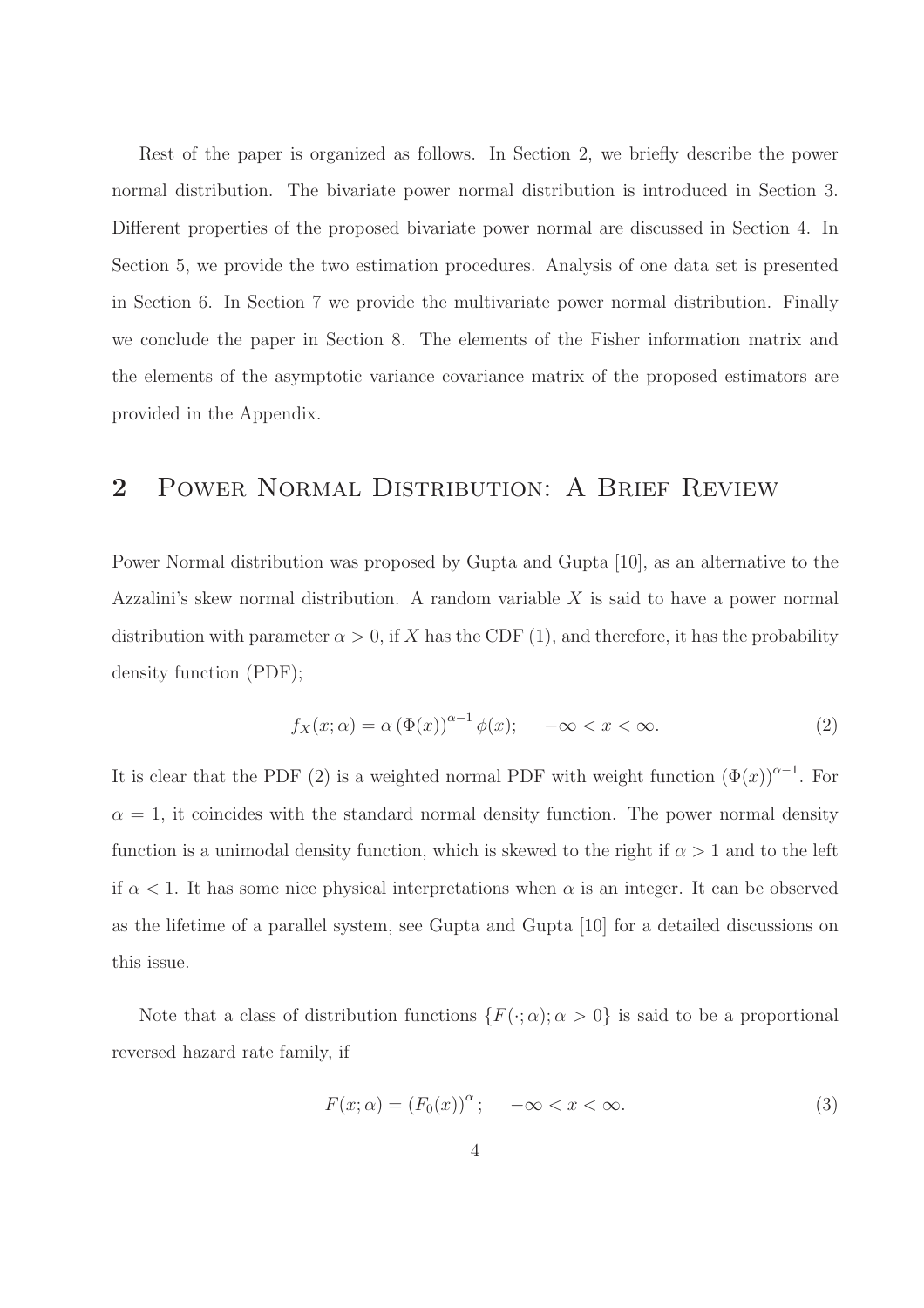Here  $F_0(\cdot)$  is known as the baseline distribution function. Proportional reversed hazard rate model was introduced as an alternative to the celebrated proportional hazard rate model of Cox. Proportional reversed hazard rate model was originally introduced by Lehmann [20], in a testing of hypothesis problem, and it is known as Lehmann alternatives also. Power normal distribution can be seen as a member of the proportional reversed hazard rate family. Many general properties of the proportional reversed hazard rate models can be easily translated for the power normal distribution.

It can be easily seen that the power normal distribution has an increasing hazard rate function and hence a decreasing mean residual life for all  $\alpha > 0$ . It has likelihood ratio ordering, and hence it has hazard rate ordering and mean residual life ordering. Furthermore, unlike the skew normal distribution, the maximum likelihood estimator of the power normal distribution always exist. Therefore, for data analysis purposes power normal distribution can be used more effectively than the skew normal distribution.

# 3 Bivariate Power Normal Distribution

In this section first we introduce the bivariate power normal distribution and discuss its different properties. It may be mentioned that every bivariate distribution function,  $F_{X_1,X_2}$ with continuous marginals  $F_{X_1}$  and  $F_{X_2}$ , corresponds a unique function  $C : [0,1]^2 \to [0,1],$ called a copula such that

$$
F_{X_1,X_2}(x_1,x_2) = C\left\{F_{X_1}(x_1), F_{X_2}(x_2)\right\}, \quad \text{for } (x_1,x_2) \in (-\infty, \infty) \times (-\infty, \infty). \tag{4}
$$

Conversely, it is possible to construct a bivariate distribution function having the desired marginal distributions and a chosen description structure, i.e. copula. Let us consider the following copula

$$
C_{\alpha}(u,v) = \left(u^{-1/\alpha} + v^{-1/\alpha} - 1\right)^{-\alpha}; \quad 0 < u, v < 1,\tag{5}
$$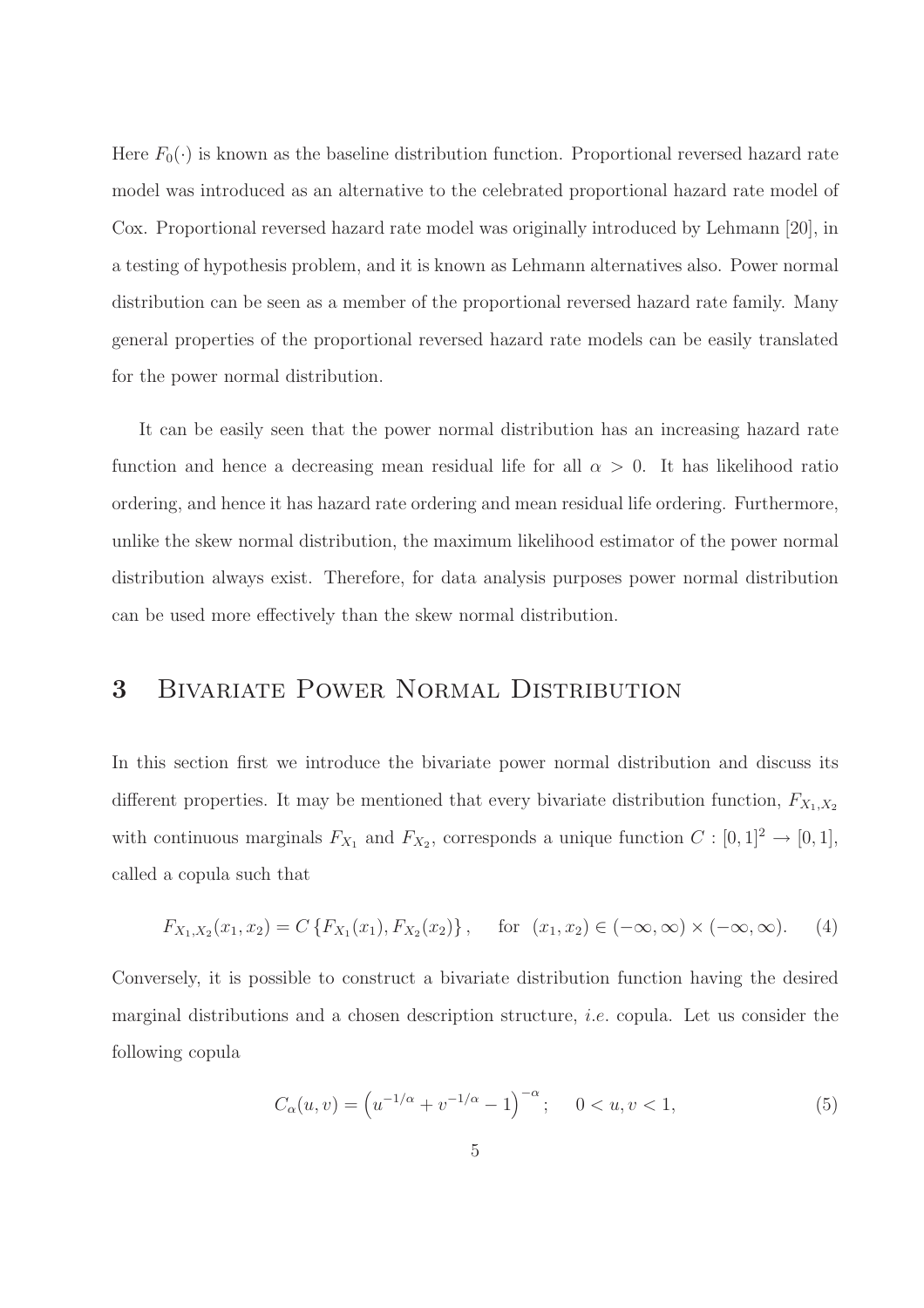known as Clayton copula, see for example Nelsen [28]. The following properties of the random vector  $(U, V)$  with the joint CDF (5) can be easily established, and therefore the proofs are omitted.

THEOREM 3.1: If  $(U, V)$  has the joint CDF (5) for  $\alpha > 0$ , then

- (i)  $U, V \sim \text{uniform}[0, 1].$
- (ii) The joint PDF of  $(U, V)$  for  $0 \le u, v \le 1$  is

$$
f_{U,V}(u,v) = \frac{(\alpha+1)}{\alpha} \times \frac{1}{(uv)^{\frac{1+\alpha}{\alpha}}} \times \frac{1}{(u^{-1/\alpha} + v^{-1/\alpha} - 1)^{\alpha+2}}.
$$

(iii) The joint survival function of  $(U, V)$  for  $0 < u, v < 1$  is

$$
S_{U,V}(u,v) = P(U \ge u, V \ge v) = 1 - u - v + (u^{-1/\alpha} + v^{-1/\alpha} - 1)^{-\alpha}.
$$

(iv)  $U|V = v$  has the CDF

$$
P(U \le u | V = v) = \frac{1}{v^{(\alpha+1)/\alpha}} \times \frac{1}{(u^{-1/\alpha} + v^{-1/\alpha} - 1)^{\alpha+1}}.
$$

Now we would like to define a bivariate power normal distribution using this Clayton copula so that the marginals are univariate power normal distributions. Consider the following random variables for  $\beta_1 > 0$  and  $\beta_2 > 0$ ;

$$
X_1 = \Phi^{-1}(U^{1/\beta_1}) \quad \text{and} \quad X_2 = \Phi^{-1}(V^{1/\beta_2}). \tag{6}
$$

The joint CDF of  $X_1$  and  $X_2$  becomes;

$$
F_{X_1, X_2}(x_1, x_2) = P\left\{U \le \Phi^{\beta_1}(x_1), V \le \Phi^{\beta_2}(x_2)\right\} = C_{\alpha}(\Phi^{\beta_1}(x_1), \Phi^{\beta_2}(x_2))
$$
  
=  $(\Phi^{-\beta_1/\alpha}(x_1) + \Phi^{-\beta_2/\alpha}(x_2) - 1)^{-\alpha}$ . (7)

Now we have the following definition;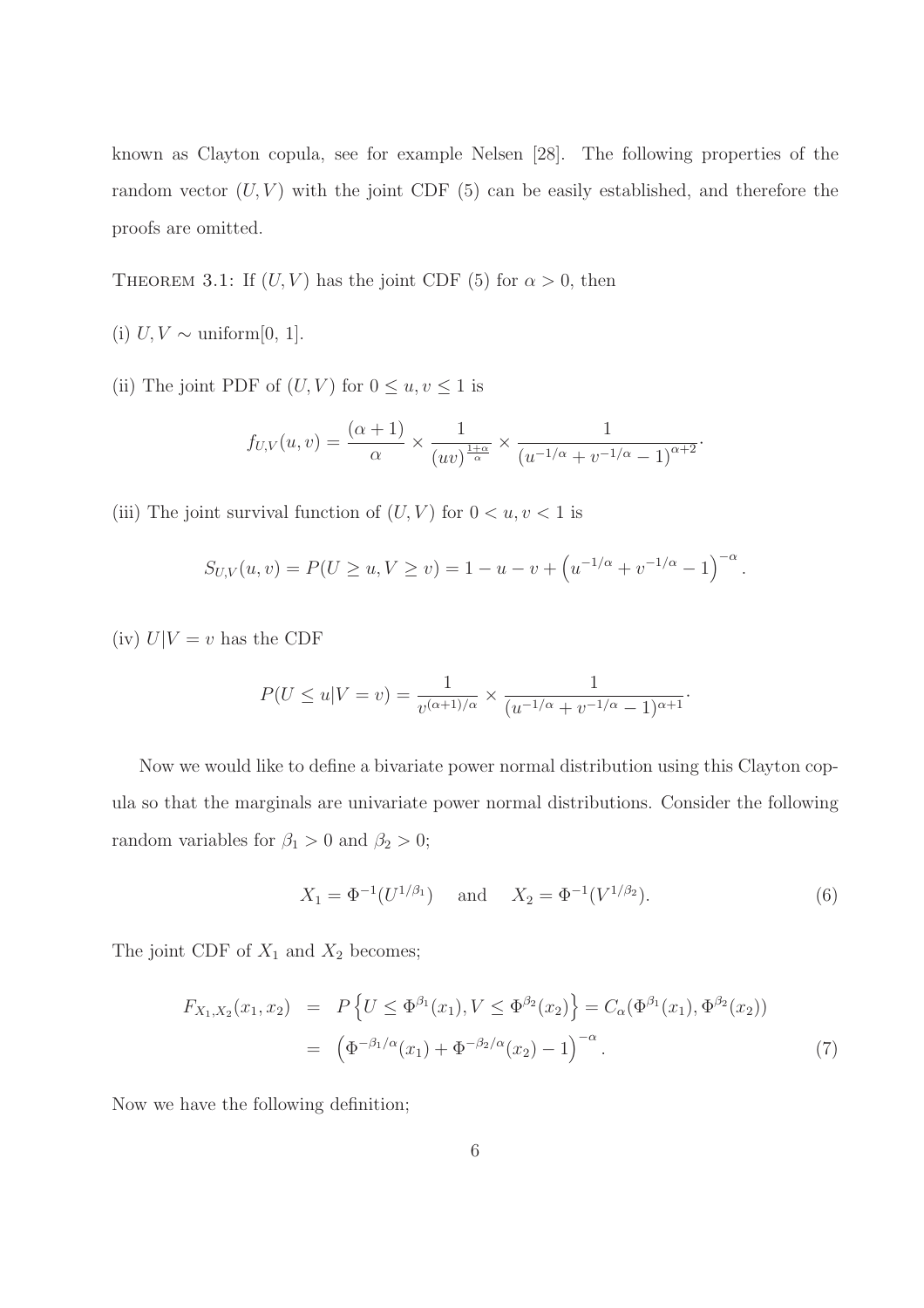DEFINITION: The bivariate random variables  $(X_1, X_2)$  is said to have a bivariate power normal distribution, denoted by  $BPN(\alpha, \beta_1, \beta_2)$ , if for  $\beta_1 > 0$  and  $\beta_2 > 0$ ,  $(X_1, X_2)$  has the joint CDF (7).

The joint PDF of  $(X_1, X_2)$  for  $x_1 > 0$  and  $x_2 > 0$  can be easily seen as

$$
f_{X_1,X_2}(x_1,x_2) = \frac{c\phi(x_1)\phi(x_2)\left[\Phi(x_1)\right]^{-\beta_1/\alpha - 1}\left[\Phi(x_2)\right]^{-\beta_2/\alpha - 1}}{\left[\left[\Phi(x_1)\right]^{-\beta_1/\alpha} + \left[\Phi(x_2)\right]^{-\beta_2/\alpha} - 1\right]^{\alpha + 2}},\tag{8}
$$

here  $c = (\alpha + 1)\beta_1\beta_2/\alpha$ .

It may be mentioned that the above bivariate power normal distribution can also be obtained by using a suitable transformation from the famous Lindley-Singpurwalla exchangeable distribution. It may be recalled that a bivariate random vector  $(V_1, V_2)$  is said to have Lindley-Singpurwalla exchangeable distribution, if the joint PDF of  $(V_1, V_2)$  is

$$
f_{V_1,V_2}(v_1,v_2) = \frac{\alpha(\alpha+1)}{(1+v_1+v_2)^{\alpha+2}}; \qquad v_1 > 0, \ v_2 > 0,
$$
\n
$$
(9)
$$

and 0 otherwise. It can be obtained as a frailty model, and also for some other interpretations and properties, see Lindley and Singpurwalla [23]. We make the following transformation

$$
V_i = (\Phi(X_i))^{-\beta_i/\alpha} - 1; \quad i = 1, 2.
$$

Here the bivariate random vector  $(V_1, V_2)$  has the joint PDF (9). Then  $(X_1, X_2)$  has the joint PDF (8).

The surface plots of the joint PDF of  $(X_1, X_2)$  for different values of  $\alpha$ ,  $\beta_1$  and  $\beta_2$  are provided in Figure 1. From the Figure 1, it is quite apparent that it can take different shapes, and it is unimodal for different values of the parameters.

The following result provides the marginal distribution function, joint CDF, survival function, and the conditional CDF of the bivariate power normal distribution.

THEOREM 3.2: If  $(X_1, X_2)$  follows BPN $(\alpha, \beta_1, \beta_2)$ , then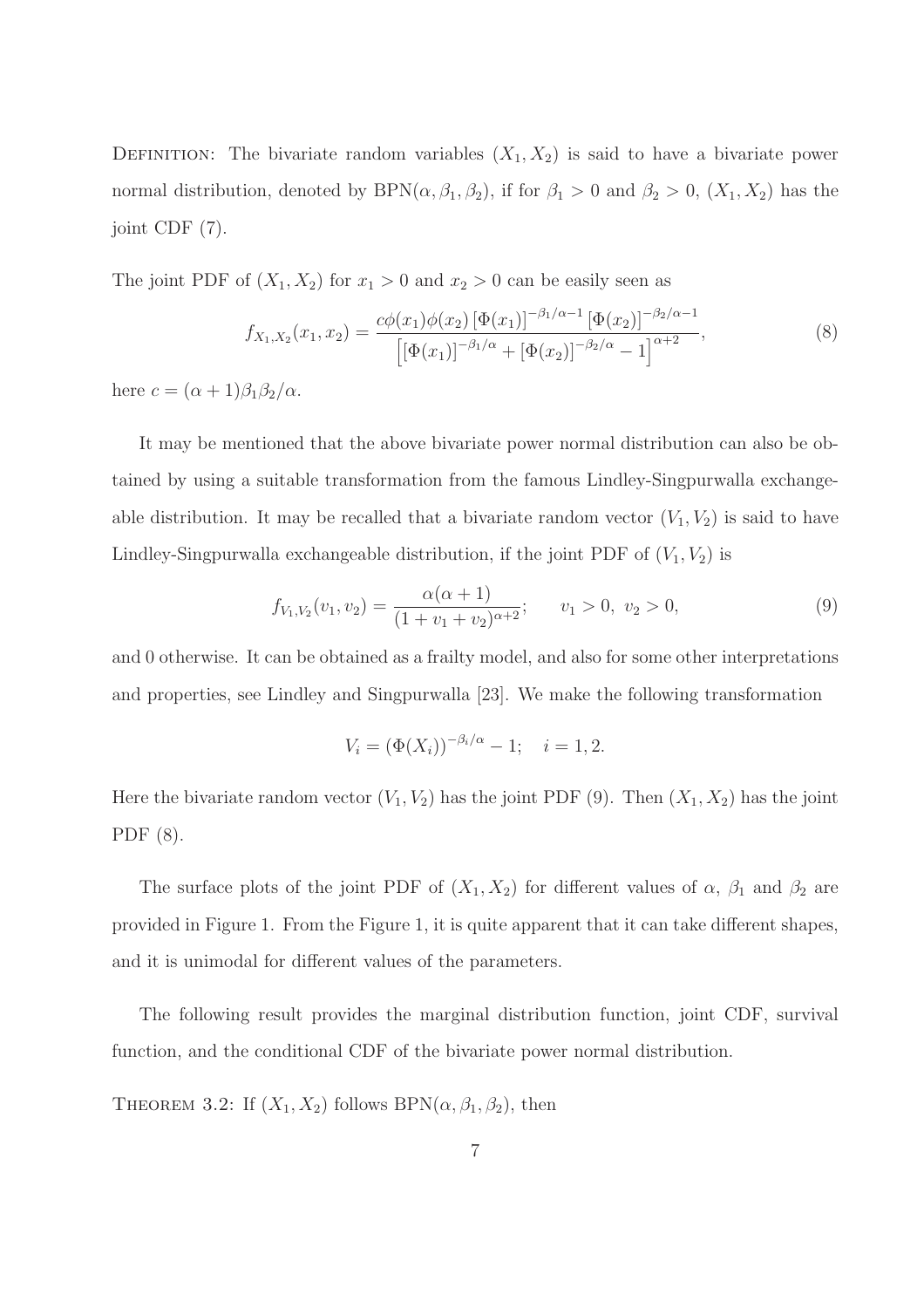

Figure 1: Contour plots of the joint PDF of BPN( $\alpha$ ,  $\alpha_1$ ,  $\alpha_2$ ) for different values of ( $\alpha$ ,  $\alpha_1$ ,  $\alpha_2$ ): (a) (1.0, 1.0, 1.0) (b) (2.0, 2.0, 2.0) (c) (1.0, 1.0, 5.0) (d) (0.5, 0.25, 0.25)

- (i)  $X_1 \sim \text{PN}(\beta_1)$  and  $X_2 \sim \text{PN}(\beta_2)$ .
- (ii) The joint CDF of  $(X_1, X_2)$  is

$$
F_{X_1,X_2}(x_1,x_2) = P(X_1 \le x_1, X_2 \le x_2) = \left[ [\Phi(x_1)]^{-\beta_1/\alpha} + [\Phi(x_2)]^{-\beta_2/\alpha} - 1 \right]^{-\alpha}.
$$
 (10)

(iii) The joint survival function of  $(X_1, X_2)$  is

$$
S_{X_1, X_2}(x_1, x_2) = P(X_1 \ge x_1, X_2 \ge x_2)
$$
  
=  $1 - [\Phi(x_1)]^{\beta_1} - [\Phi(x_2)]^{\beta_2} + [[\Phi(x_1)]^{-\beta_1/\alpha} + [\Phi(x_2)]^{-\beta_2/\alpha} - 1]^{-\alpha}$ . (11)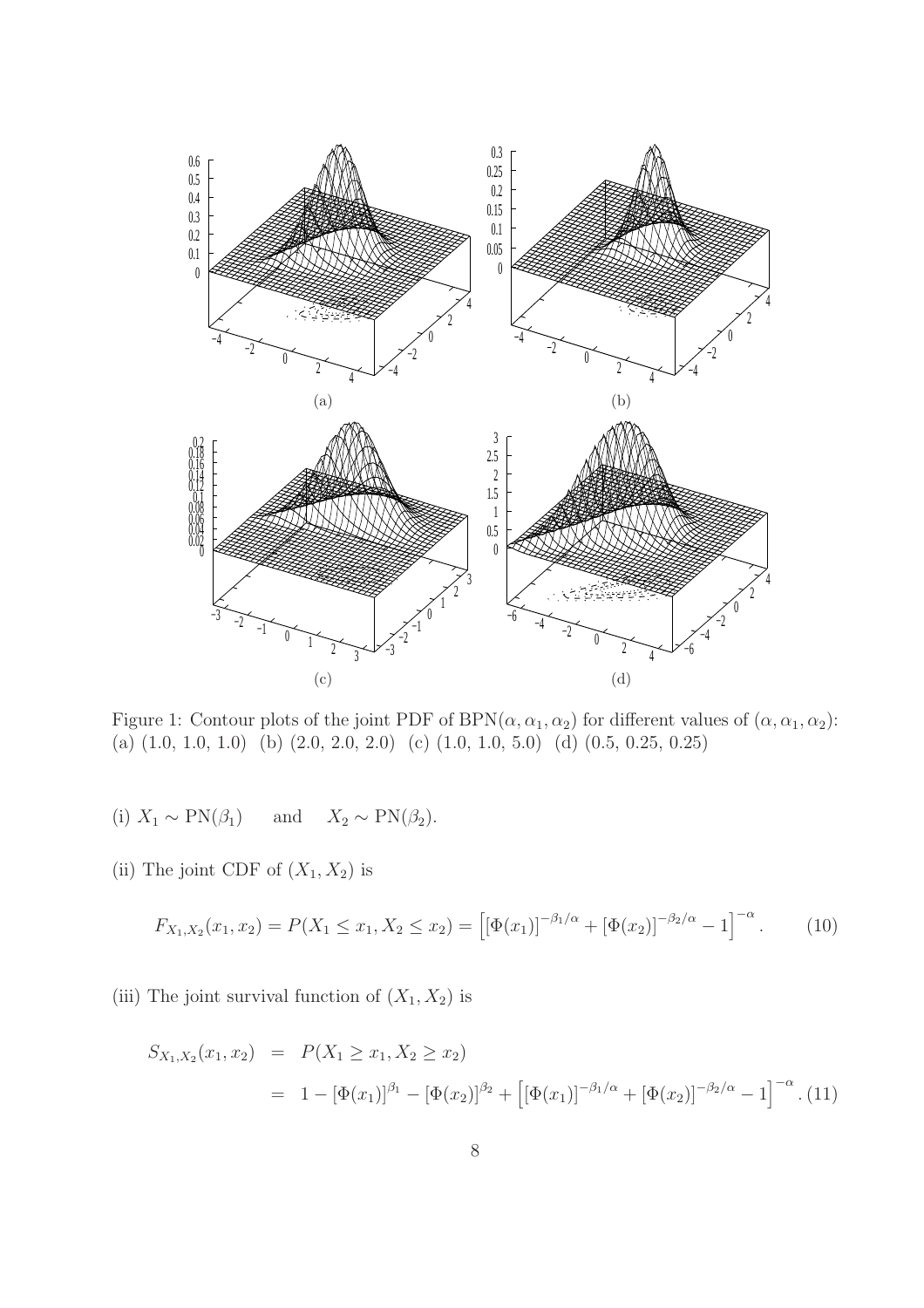(iv) The conditional CDF of  $X_1$  given  $X_2 = x_2$  is

$$
P(X_1 \le x_1 | X_2 = x_2) = \frac{\left[\Phi(x_2)\right]^{-\beta_2(\alpha+1)/\alpha}}{\left[\left[\Phi(x_1)\right]^{-\beta_1/\alpha} + \left[\Phi(x_2)\right]^{-\beta_2/\alpha} - 1\right]^{\alpha+1}}.
$$
\n(12)

## 4 Different Properties

#### 4.1 DEPENDENCY PROPERTIES AND DEPENDENCY MEASURES

It is well known that the dependency between the two random variables  $X_1$  and  $X_2$  is completely described by the joint distribution function  $F_{X_1, X_2}(x_1, x_2)$ . It is well known from Sklar's theorem, see Nelsen [28], that there exists a unique copula namely

$$
C(u, v) = F_{X_1, X_2}(F_{X_1}^{-1}(u), F_{X_2}^{-1}(v))
$$
\n(13)

for a given joint distribution function  $F_{X_1,X_2}(x_1,x_2)$ . Many dependency properties of the copula function are true for the corresponding joint distribution function also. We have the following result for the bivariate power normal distribution.

RESULT 1: Let  $(X_1, X_2) \sim \text{BPN}(\alpha, \beta_1, \beta_2)$ , then  $X_2$  is stochastically increasing in  $X_1$  and vice versa.

PROOF: Using the copula function it follows that  $X_2$  is stochastically increasing in  $X_1$ , if and only if for any v, in [0, 1],  $C(u, v)$  is a concave function of u, see Nelsen [28]. In case of Clayton copula note that for  $\theta =$ 1 α ,

$$
\frac{\partial^2 C(u,v)}{\partial u^2} = -(1+\theta) \frac{u^{\theta-1}(v^{-\theta}-1)}{(1+u^{\theta}(v^{-\theta}-1))^{\frac{1+2\theta}{\theta}}} \leq 0.
$$

Therefore, the result follows.

Let us recall that a non-negative function g defined on  $\mathcal{R}^2$  is totally positive of order 2, abbreviated by TP<sub>2</sub>, if for all  $x_{11} \le x_{12}$ ,  $x_{21} \le x_{22}$ ,

$$
g(x_{11}, x_{21})g(x_{12}, x_{22}) \ge g(x_{12}, x_{21})g(x_{11}, x_{22}).
$$
\n(14)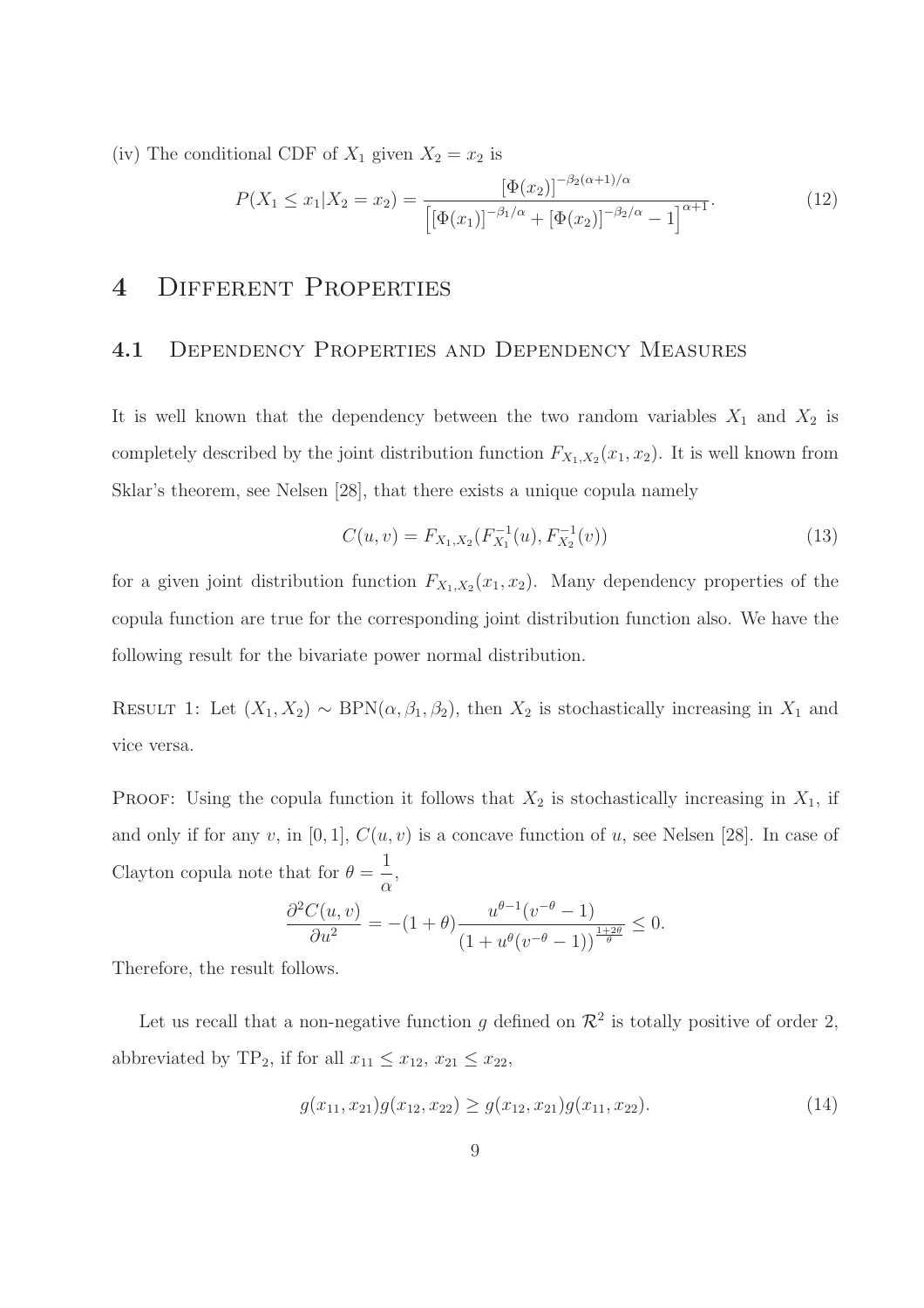If the inequality in  $(14)$  is reversed, then q is said to have reverse rule of order two, and it is denoted by RR2. We have the following result on bivariate power normal distribution, which follows from the copula property.

RESULT 2: If  $(X_1, X_2) \sim \text{BPN}(\alpha, \beta_1, \beta_2)$ , then  $(X_1, X_2)$  has the TP<sub>2</sub> property.

Now we discuss some dependency measures. The Kendall's  $\tau$  defined as the probability of concordance minus the probability of discordance of two pairs  $(X_1, X_2)$  and  $(Y_1, Y_2)$  of random vectors, having the same joint distribution function, is

$$
\tau = P[(X_1 - Y_1)(X_2 - Y_2) > 0] - P[(X_1 - Y_1)(X_2 - Y_2) < 0].
$$
\n(15)

In case of bivariate power normal distribution, we have the following result, which also mainly follows from the copula property. Therefore, the detailed proof is avoided.

RESULT 3: Let  $(X_1, X_2) \sim \text{BPN}(\alpha, \beta_1, \beta_2)$ , then the Kendall's  $\tau$  index is given by  $\frac{1}{1+2\alpha}$ .

The population version of the medial correlation coefficient for a pair  $(X_1, X_2)$  of continuous random variables was defined by Blomqvist [7]. If  $M_{X_1}$  and  $M_{X_2}$  denote the medians of  $X_1$  and  $X_2$ , respectively, then  $M_{X_1X_2}$ , the medial correlation of  $X_1$  and  $X_2$  is

$$
M_{X_1X_2} = P[(X_1 - M_{X_1})(X_2 - M_{X_2}) > 0] - P[(X_1 - M_{X_1})(X_2 - M_{X_2}) < 0].
$$

It has been shown by Nelsen [28] that the median correlation coefficient is also a copula property, and  $M_{X_1X_2} = 4C\left(\frac{1}{2}\right)$ 2 , 1 2 . Therefore, for bivariate power normal distribution the medial correlation coefficient between  $X_1$  and  $X_2$  is  $4\left(2^{(\alpha+1)/\alpha}-1\right)^{-\alpha}$ .

The concept of bivariate tail dependence relates to the amount of dependence in the upper quadrant (or lower quadrant) tail of a bivariate distribution, see Joe [17] (page 33). In terms of the original random variables  $X_1$  and  $X_2$ , the upper tail dependence is defined as

$$
\chi = \lim_{z \to 1} P(X_2 \ge F_{X_2}^{-1}(z) | X_1 \ge F_{X_1}^{-1}(z)).
$$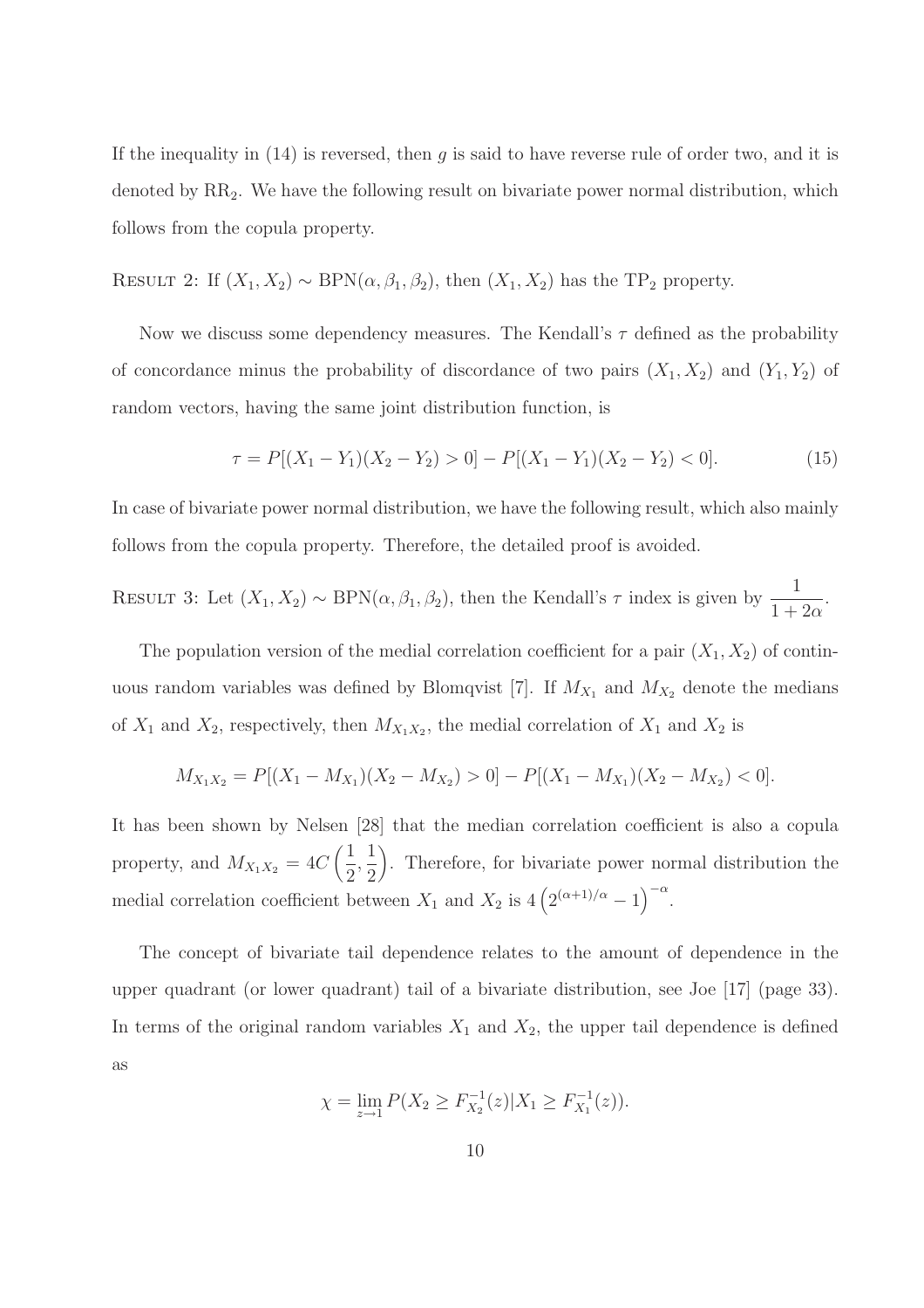Intuitively, the upper tail dependence exists, when there is a positive probability that some positive outliers may occur jointly. If  $\chi \in (0, 1]$ , then  $X_1$  and  $X_2$  are said to be asymptotically dependent, and if  $\chi = 0$ , they are asymptotically independent. Coles *et al.* [8] showed using the copula function that

$$
\chi = \lim_{u \to 1} \frac{1 - 2u + C(u, u)}{1 - u} = \lim_{u \to 1} \left\{ 2 - \frac{\log C(u, u)}{\log u} \right\}.
$$

In case of bivariate power normal distribution, it can be shown that  $\chi = 0$ , *i.e.*  $X_1$  and  $X_2$ are asymptotically independent.

#### 4.2 BIVARIATE HAZARD RATE

In this subsection we provide the bivariate hazard rate of the bivariate power normal distribution. There are several ways of defining the bivariate hazard rates. Basu [4] first defined the bivariate hazard function of an absolute continuous bivariate distribution by simply extending the one-dimensional definition to two-dimension, i.e.

$$
h_B(x_1, x_2) = \frac{f_{X_1, X_2}(x_1, x_2)}{S_{X_1, X_2}(x_1, x_2)}.
$$
\n(16)

Unfortunately, the above definition of the hazard function does not uniquely define the joint probability density function. The joint bivariate hazard rate in the sense of Johnson and Kotz [19] is defined as follows;

$$
h(x_1, x_2) = \left(-\frac{\partial}{\partial x_1}, -\frac{\partial}{\partial x_2}\right) \ln S_{X_1, X_2}(x_1, x_2) = (h_1(x_1, x_2), h_2(x_1, x_2)).\tag{17}
$$

It is well known that the bivariate hazard function  $h(x_1, x_2)$  uniquely determines the joint PDF, see Marshall [24]. It may be noted that the hazard function of the power normal distribution is an increasing function, see Gupta and Gupta [10]. We have the following result.

THEOREM 4.1: If  $(X_1, X_2) \sim \text{BPN}(\alpha, \beta_1, \beta_2)$ , then for fixed  $x_2(x_1)$ ,  $h_1(x_1, x_2)$   $(h_2(x_1, x_2))$ , is a decreasing function of  $x_1(x_2)$ .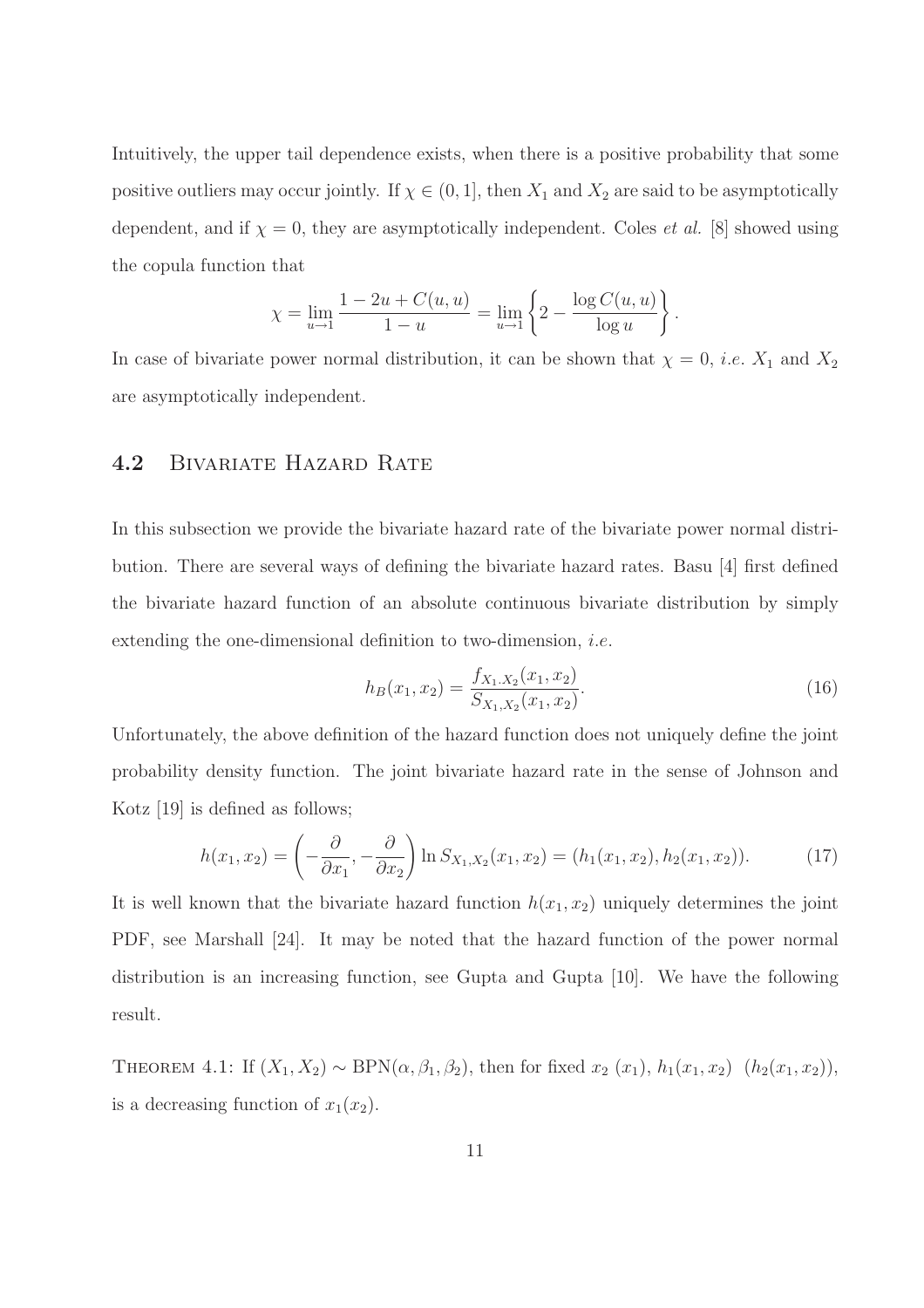PROOF: We will show the result for  $h_1(x_1, x_2)$ , the result for  $h_2(x_1, x_2)$  will follow accordingly. Let us use the following notation;

$$
v = (\Phi(x_1))^{-\beta_1/\alpha}
$$
,  $c_1 = 1 - (\Phi(x_2))^{\beta_2}$ ,  $c_2 = (\Phi(x_2))^{-\beta_2/\alpha} - 1$ .

Therefore,

$$
h_1(x_1, x_2) = -\frac{\partial}{\partial x_1} \ln S_{X_1, X_2}(x_1, x_2) = -\left\{ \frac{\partial}{\partial v} \ln \left[ c_1 - v^{-\alpha} + (v + c_2)^{-\alpha} \right] \right\} \times \frac{\partial v}{\partial x_1}.
$$

Let us denote;

$$
g(v) = \frac{\partial}{\partial v} \ln \left[ c_1 - v^{-\alpha} + (v + c_2)^{-\alpha} \right].
$$

Note that to prove for fixed  $x_2$ ,  $h_1(x_1, x_2)$  is a decreasing function of  $x_1$ , it is enough to prove that both  $g(v)$  and  $\frac{\partial v}{\partial v}$  $\partial x_1$ are increasing functions of  $x_1$ . After simplification  $g(v)$  can be written as

$$
g(v) = \frac{\left(1 + \frac{c_2}{v}\right)^{1+\alpha} - 1}{(v + c_2) \left[c_1(v + c_2)^{\alpha} - \left(1 + \frac{c_2}{v}\right)^{1+\alpha} + 1\right]}.
$$

Since the numerator is a decreasing function and the denominator is an increasing function of  $v, g(v)$  is a decreasing function of  $v, i.e.$  $\partial g(v)$  $rac{\partial v}{\partial v}$  < 0. Now

$$
\frac{\partial v}{\partial x_1} = -\frac{\beta_1}{\alpha} \left( \Phi(x_1) \right)^{-\beta_1/\alpha - 1} \phi(x_1) = -\frac{\beta_1}{\alpha} \left( \Phi(x_1) \right)^{-\beta_1/\alpha} \times \frac{\phi(x_1)}{\Phi(x_1)}.
$$
\n(18)

It is clear that  $\frac{\partial v}{\partial x}$  $\partial x_1$ < 0. Since the reversed hazard function of a standard normal distribution,  $\phi(x_1)$  $\Phi(x_1)$ , is a decreasing function of  $x_1$ , Block *et al.* [6],  $\frac{\partial v}{\partial x}$  $\partial x_1$ is an increasing function of  $x_1$ . Hence,  $\frac{\partial^2 v}{\partial x^2}$ 2  $\partial x_1^2$ > 0. Further

$$
\frac{\partial g(v)}{\partial x_1} = \frac{\partial g(v)}{\partial v} \times \frac{\partial v}{\partial x_1} > 0.
$$

Therefore, both  $g(v)$  and  $\frac{\partial v}{\partial v}$  $\partial x_1$ are increasing functions of  $x_1$ , hence the result follows.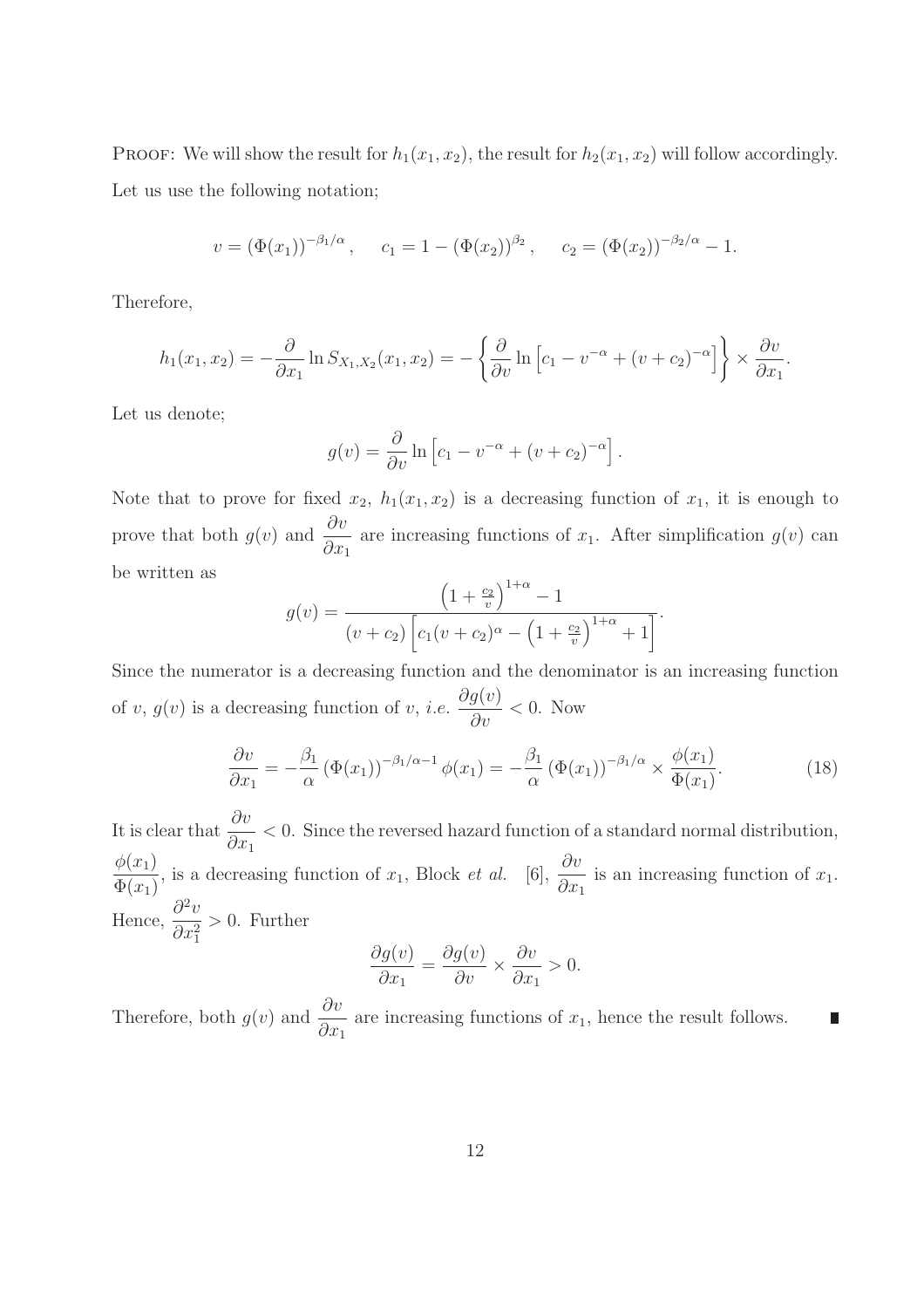#### 4.3 Miscellaneous Properties

In this section we provide the CDF and PDF of the maximum and minimum of the bivariate power normal distribution which may be useful for modeling series and parallel system. Moreover they are quite useful in competing and complementary risks analysis, see for example Basu and Ghosh [5]. We have the following result;

RESULT 4: If  $(X_1, X_2) \sim \text{BPN}(\alpha, \beta_1, \beta_2)$ , then

(i) the CDF and PDF of  $\max\{X_1, X_2\}$  is

$$
F_{\max\{X_1, X_2\}}(x) = P(X_1 \le x, X_2 \le x) = \left[ [\Phi(x)]^{-\beta_1/\alpha} + [\Phi(x)]^{-\beta_2/\alpha} - 1 \right]^{-\alpha}
$$

and

$$
f_{\max\{X_1,X_2\}}(x) = \frac{\phi(x)(\beta_1[\Phi(x)]^{-\beta_1/\alpha - 1} + \beta_2[\Phi(x)]^{-\beta_2/\alpha - 1})}{[[\Phi(x)]^{-\beta_1/\alpha} + [\Phi(x)]^{-\beta_2/\alpha} - 1]^{\alpha + 1}}.
$$

(ii) the CDF and PDF of  $\min\{X_1, X_2\}$  is

 $F_{\min\{X_1,X_2\}}(x) = P(\min\{X_1,X_2\} \leq x) = [\Phi(x)]^{\beta_1} + [\Phi(x)]^{\beta_2} - \left\{\Phi(x)^{-\beta_1/\alpha} + \Phi(x)^{-\beta_2/\alpha} - 1\right\}^{-\alpha}$ and

$$
f_{\max\{X_1,X_2\}}(x) = \beta_1 \; \phi(x) \; \Phi(x)^{\beta_1-1} + \beta_2 \; \phi(x) \; \Phi(x)^{\beta_2-1} - f_{\max\{X_1,X_2\}}(x).
$$

## 5 STATISTICAL INFERENCE

In this section we will discuss the statistical inference of the unknown parameters of the bivariate power normal distribution. It is assumed that we have a sample of size  $n$ , from BPN( $\alpha, \beta_1, \beta_2$ ) and based on the random sample  $\{(x_{11}, x_{12}), \cdots, (x_{n1}, x_{n2})\}$ , we would like to estimate and draw inference about the unknown parameters.

We make a simple transformation of  $\beta_1$  and  $\beta_2$ , as follows:  $\beta_1 = \alpha \alpha_1$ , and  $\beta_2 = \alpha \alpha_2$ . First we obtain the MLEs of  $\alpha$ ,  $\alpha_1$  and  $\alpha_2$ . Then using the invariance property of the MLEs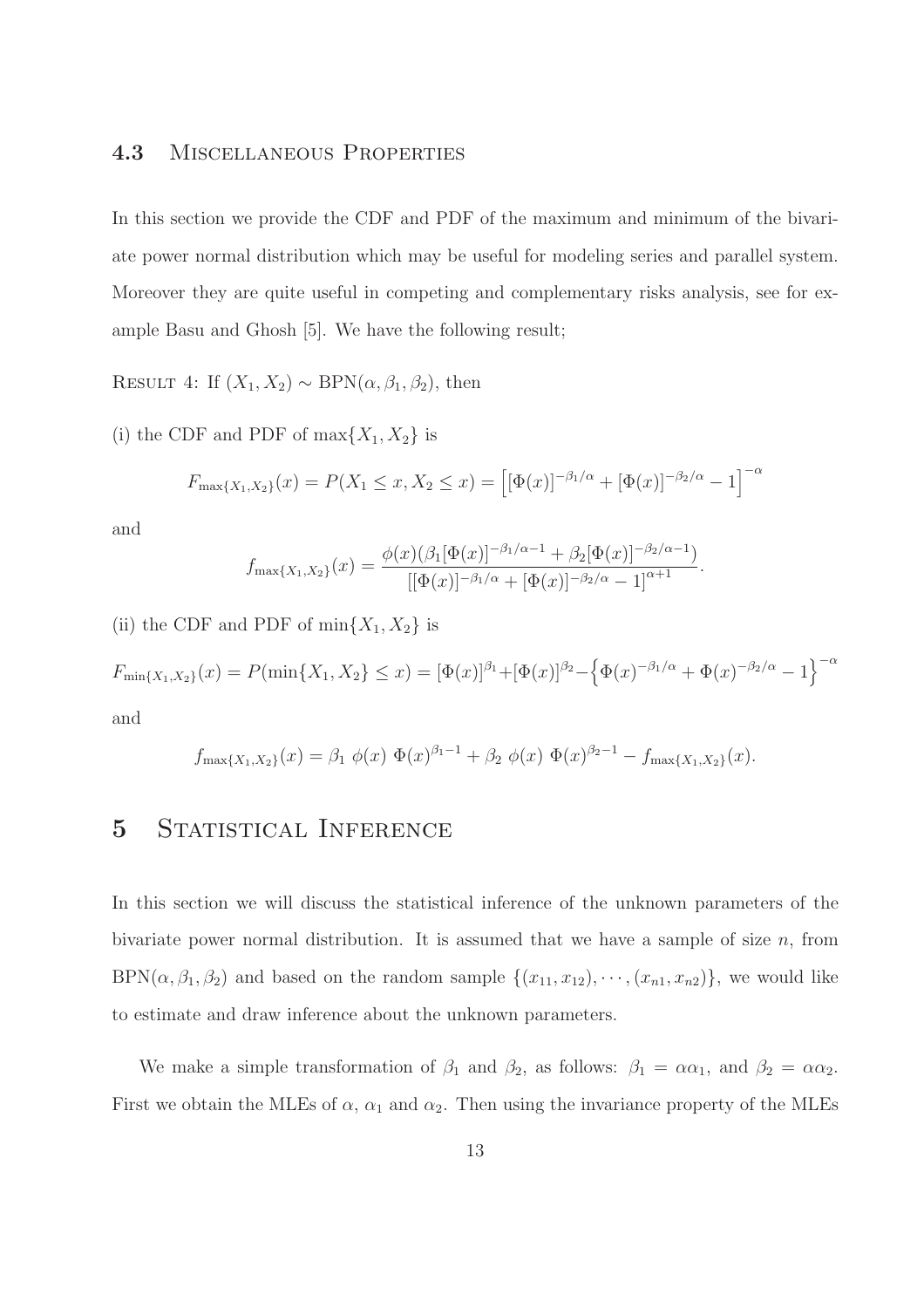we can easily obtain the MLEs of  $\beta_1$  and  $\beta_2$ . Based on the observation, first we write the log-likelihood function as a function of  $\alpha$ ,  $\alpha_1$  and  $\alpha_2$  as follows, see (8);

$$
l(\alpha, \alpha_1, \alpha_2) = n \ln \alpha + n \ln(\alpha + 1) + n \ln \alpha_1 + n \ln \alpha_2 - \alpha_1 \sum_{i=1}^n \ln \Phi(x_{i1})
$$

$$
-\alpha_2 \sum_{i=1}^n \ln \Phi(x_{i2}) - (\alpha + 2) \sum_{i=1}^n \ln \left( (\Phi(x_{i1})^{-\alpha_1} + (\Phi(x_{i2})^{-\alpha_2} - 1) \right). \tag{19}
$$

The maximum likelihood estimators (MLEs) of the unknown parameters can be obtained by maximizing (19) with respect to the unknown parameters. For fixed  $\alpha_1$  and  $\alpha_2$ , the MLE of  $\alpha$  can be obtained as;

$$
\hat{\alpha}(\alpha_1, \alpha_2) = \frac{(2 - A) + \sqrt{4 + A^2}}{2A},
$$
\n(20)

where

$$
A = \frac{1}{n} \sum_{i=1}^{n} \ln \left( \left[ \Phi(x_{i1}) \right]^{-\alpha_1} + \left[ \Phi(x_{i2}) \right]^{-\alpha_2} - 1 \right).
$$

The MLEs of  $\alpha_1$  and  $\alpha_2$  can be obtained by maximizing  $l(\hat{\alpha}(\alpha_1, \alpha_2), \alpha_1, \alpha_2)$  with respect to  $\alpha_1$  and  $\alpha_2$ . They cannot be obtained in explicit forms, they have to be obtained numerically.

The bivariate power normal distribution is a regular family and the MLEs of the unknown parameters are asymptotically normally distributed. We have the following result:

$$
\sqrt{n}(\hat{\alpha}_1 - \alpha_1, \hat{\alpha}_2 - \alpha_2, \hat{\alpha} - \alpha) \xrightarrow{d} N_3(0, I^{-1}).
$$
\n(21)

Here I is the expected Fisher information matrix. The explicit expressions of the Fisher information matrix are provided in the appendix.

Once  $\hat{\alpha}$ ,  $\hat{\alpha}_1$  and  $\hat{\alpha}_2$  are obtained, we can easily obtain the MLEs of  $\beta_1$ ,  $\beta_2$ , say  $\hat{\beta}_1$  and  $\beta_2$  respectively. Using (21), and using the transformation method, see Lehmann [22] (page 126), we can easily obtain the following result:

$$
\sqrt{n}(\hat{\beta}_1 - \beta_1, \hat{\beta}_2 - \beta_2, \hat{\alpha} - \alpha) \xrightarrow{d} N_3(0, J^T I^{-1} J). \tag{22}
$$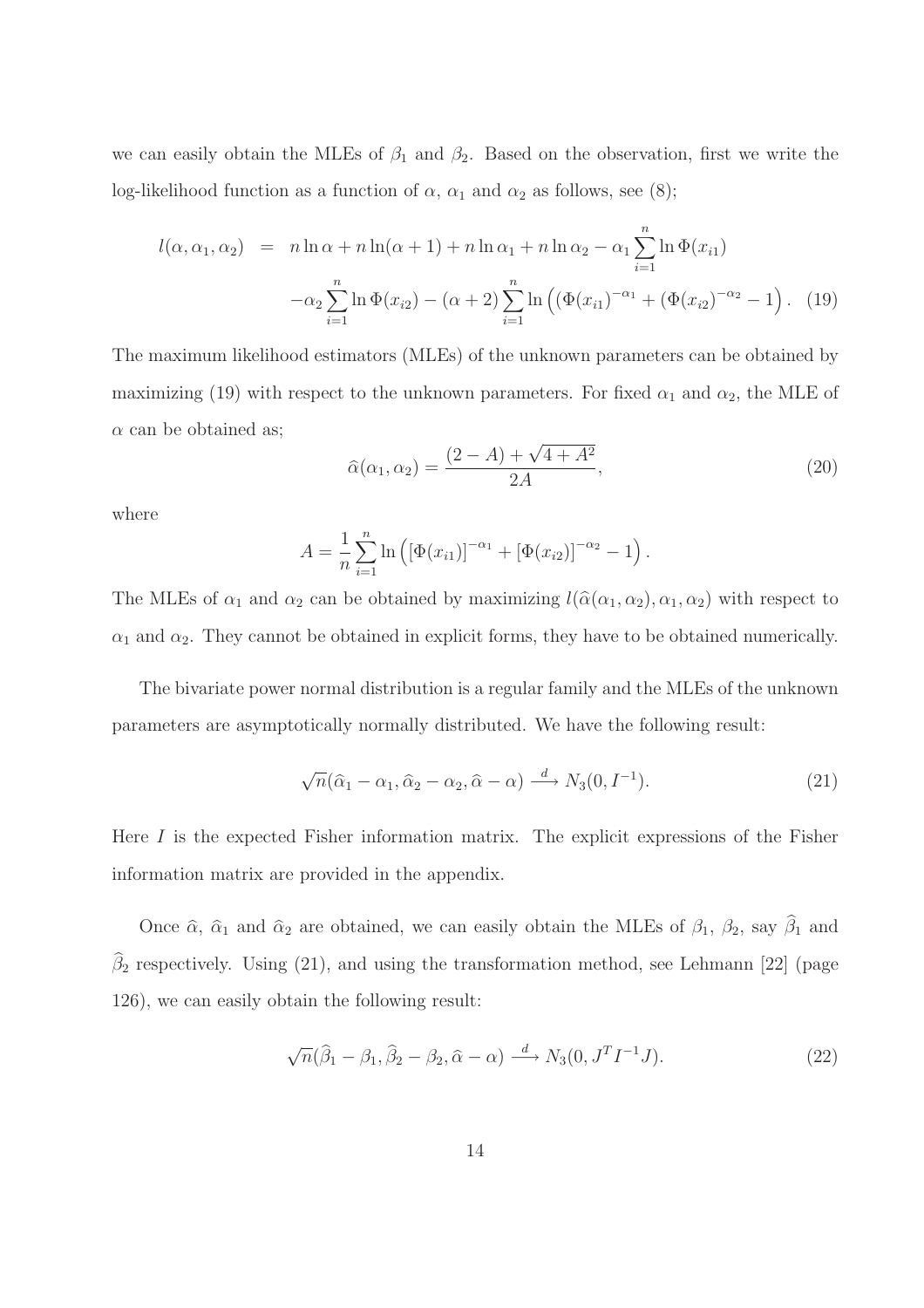Here the Jacobian matrix  $J$  is as follows;

$$
J = \begin{bmatrix} \alpha & 0 & \beta_1/\alpha \\ 0 & \alpha & \beta_2/\alpha \\ -\alpha/\beta_1 & -\alpha/\beta_2 & 1 \end{bmatrix},
$$

and the elements of the matrix I are expressed in terms of  $\alpha$ ,  $\beta_1$  and  $\beta_2$ .

Alternatively, to avoid the two dimensional maximization process, we propose to use the following two step process, as suggested by Joe [18], see also Kim et al. [16]. This may be very useful in the higher dimensional case. In this two step process, in the first step the two marginal distributions are estimated separately.

In the first stage, based on the marginals  $\{x_{ij}\}, i = 1, \dots, n$ , for  $j = 1, 2$ , the MLEs of  $\beta_1$  and  $\beta_2$  are

$$
\tilde{\beta}_1 = -\frac{n}{\sum_{i=1}^n \ln \Phi(x_{i1})} \quad \text{and} \quad \tilde{\beta}_2 = -\frac{n}{\sum_{i=1}^n \ln \Phi(x_{i2})}
$$
\n(23)

respectively, see Gupta and Gupta [10].

In the second stage  $\alpha$  is estimated by substituting  $\hat{\beta}_1$  and  $\hat{\beta}_2$  for  $\beta_1$  and  $\beta_2$  respectively, and then maximize the resulting log-likelihood function. The estimate of  $\alpha$  can be obtained as the maximizer of

$$
\sum_{i=1}^{n} \ln \left[ c \{ \left[ \Phi(x_{i1}) \right]^{\widetilde{\beta}_1}, \left[ \Phi(x_{i2}) \right]^{\widetilde{\beta}_2}; \alpha \} \right],\tag{24}
$$

where

$$
c(u, v; \alpha) \propto u^{-(1+1/\alpha)} v^{-(1+1/\alpha)} \left( u^{-1/\alpha} + v^{-1/\alpha} - 1 \right)^{-(2+\alpha)}.
$$
 (25)

Therefore, in this case the estimate of  $\alpha$  can be obtained as a one dimensional optimization process. We will denote this as  $\tilde{\alpha}$ . Using the result of Joe [18], we can directly obtain the asymptotic distribution of  $(\beta_1, \beta_2, \tilde{\alpha})$ , and it can be expressed as follows;

$$
\sqrt{n}(\tilde{\beta}_1 - \beta_1, \tilde{\beta}_2 - \beta_2, \tilde{\alpha} - \alpha) \xrightarrow{d} N_3(0, V). \tag{26}
$$

The elements of the matrix V are provided in the Appendix.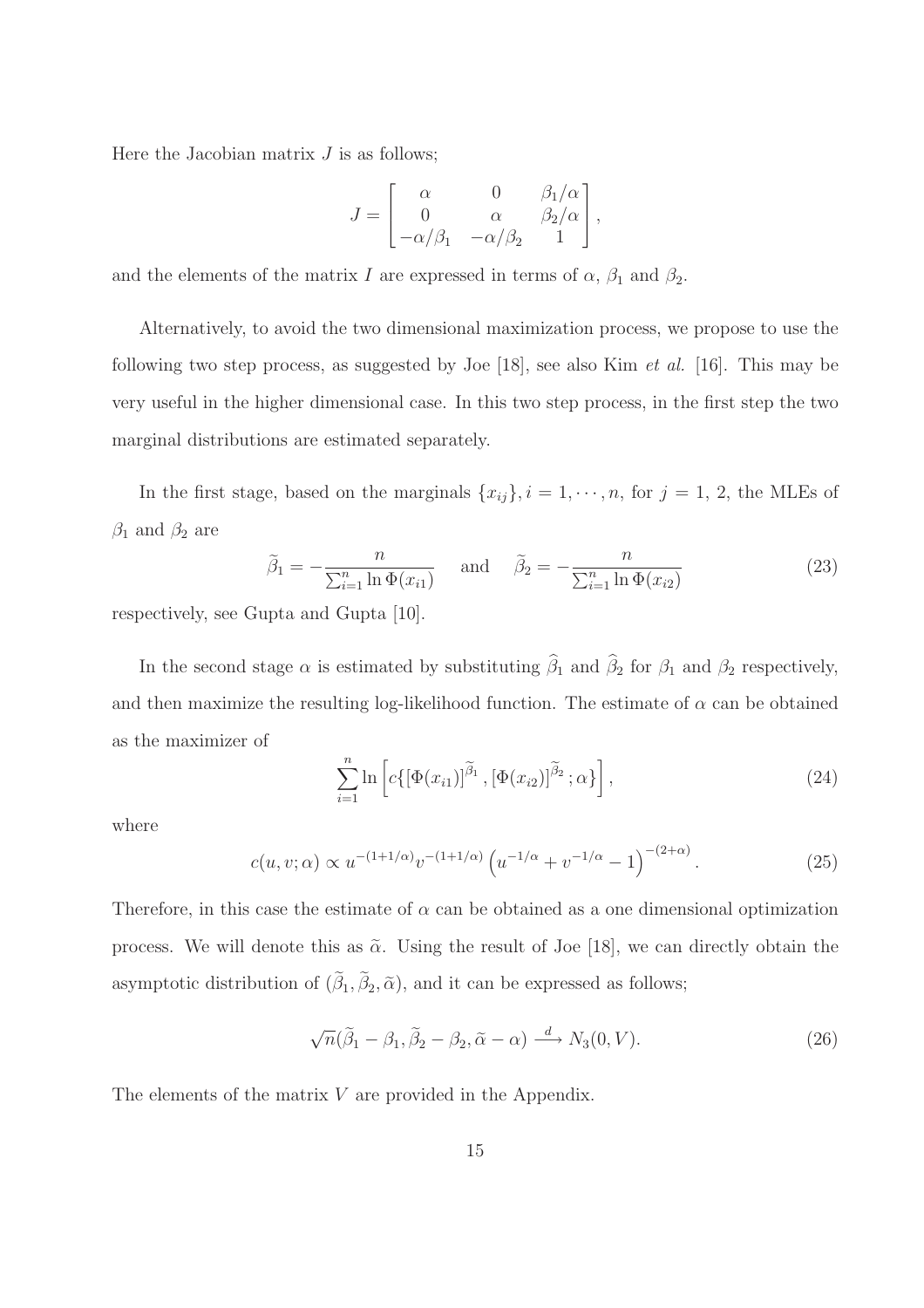| No.            | Shock | Vibration | No. | Shock | Vibration | No. | Shock | Vibration |
|----------------|-------|-----------|-----|-------|-----------|-----|-------|-----------|
|                |       |           |     |       |           |     |       |           |
|                | 1889  | 1651      | 11  | 2403  | 2048      | 21  | 2119  | 1700      |
| $\overline{2}$ | 1645  | 1627      | 12  | 1976  | 1916      | 22  | 1712  | 1713      |
| 3              | 1943  | 1685      | 13  | 2104  | 1820      | 23  | 2983  | 2794      |
| 4              | 1745  | 1600      | 14  | 1710  | 1591      | 24  | 2046  | 1907      |
| 5              | 1840  | 1841      | 15  | 1867  | 1685      | 25  | 1859  | 1649      |
| 6              | 1954  | 2149      | 16  | 1325  | 1170      | 26  | 1419  | 1371      |
| 7              | 1828  | 1634      | 17  | 1725  | 1594      | 27  | 2276  | 2189      |
| 8              | 1899  | 1614      | 18  | 1633  | 1513      | 28  | 2061  | 1867      |
| 9              | 1856  | 1493      | 19  | 1727  | 1412      | 29  | 2168  | 1896      |
| 10             | 1655  | 1675      | 20  | 2326  | 2301      | 30  | 1490  | 1382      |

Table 1: Two different stiffness measurements of 30 boards.

### 6 Data Analysis

For illustrative purposes we have analyzed one data set using the bivariate power normal model. The data set represents the two different measurements of stiffness, 'Shock' and 'Vibration' of each of 30 boards. The first measurement (Shock) involves sending a shock wave down the board and the second measurement (Vibration) is determined while vibrating the board. The data set was originally from William Galligan, and it has been reported in Johnson and Wichern [14]. For convenience, the data set is presented in Table 1.

We provide the scaled-TTT plots of the marginals as proposed by Aarset [1] in Figure 2. It provides an indication about the shape of the hazard function of the underlying distribution. Since for both the marginals the scaled-TTT plots are concave, it indicates that the marginal hazard functions are increasing. Therefore, bivariate power normal distribution can be used to analyze this data set.

Before analyzing we scale the data by subtracting the means and dividing by the corresponding standard deviations. We obtain the maximum likelihood estimators of  $\beta_1$ ,  $\beta_2$  and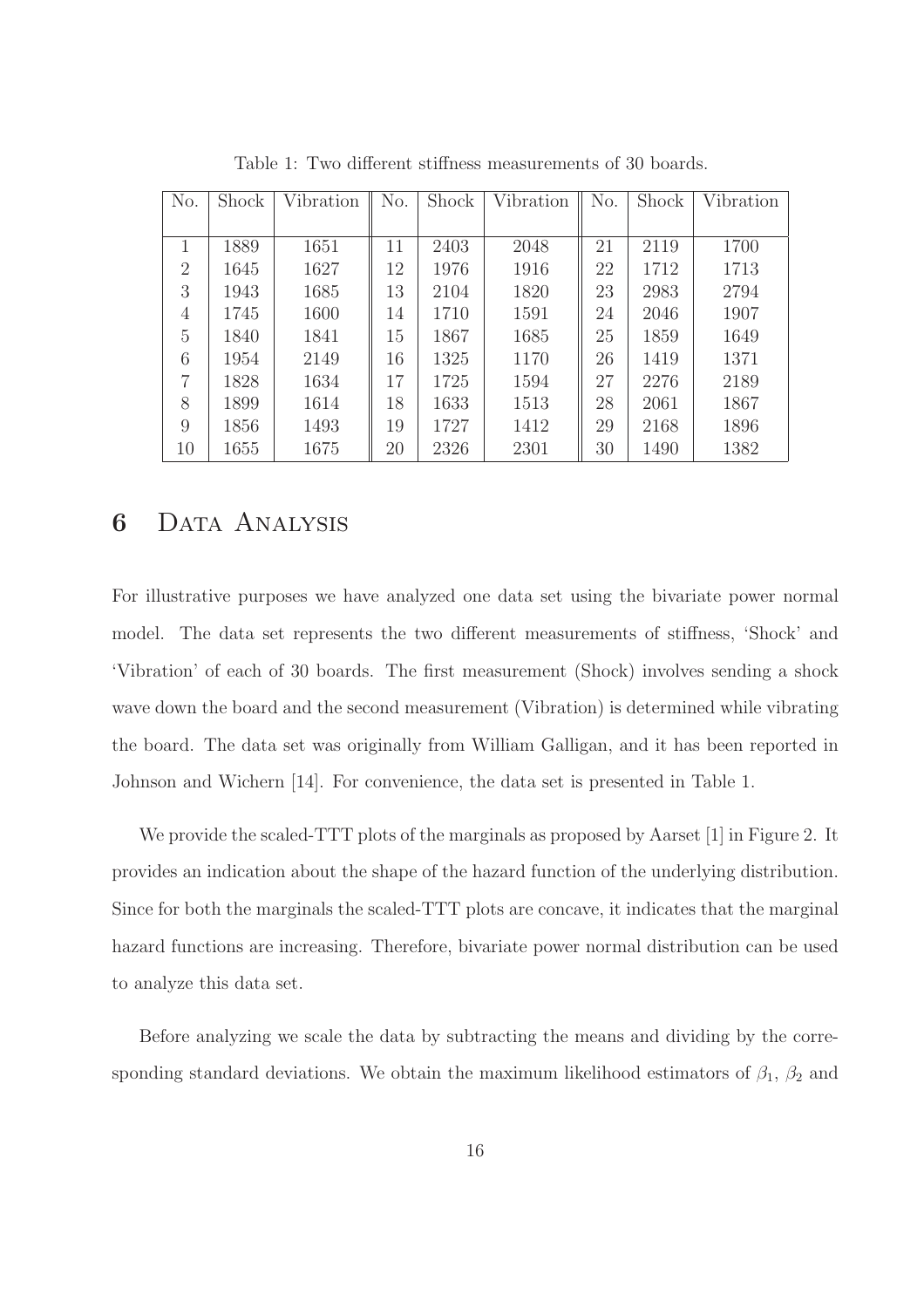

Figure 2: Scaled-TTT plots of the marginals: (a) Shock (b) Vibration

 $\alpha$  as 1.0534, 0.9133 and 0.2512 respectively. The associated 95% non-parametric bootstrap confidence intervals are (0.8547, 1.2521), (0.7022, 1.1044) and (0.1914, 0.3110). The approximate maximum likelihood estimators of  $\beta_1$  and  $\beta_2$  are 1.0423 and 1.0468 respectively. Using these estimates we obtain the profile log-likelihood of  $\alpha$ , as given in (24). It is plotted in Figure 3 and we get the estimate of  $\alpha$  as 0.2473. Therefore, the approximate maximum likelihood estimators of  $\beta_1$ ,  $\beta_2$  and  $\alpha$  are 1.0423, 1.0468 and 0.2473 respectively. The associated 95% non-parametric bootstrap confidence intervals are (0.8408, 1.2438), (0.8470, 1.2466) and (0.1819, 0.3127) respectively. In Table 2 we provide the goodness of fit of the fitted power normal distributions to the marginals when the parameters are estimates using maximum likelihood estimators and also by approximate maximum likelihood estimators. We report the associated  $p$  values also in brackets. From the K-S distances and the corresponding  $p$ values it is clear that power normal distribution fits the marginals quite well. Moreover the maximum likelihood estimators and the approximate maximum likelihood estimators behave quite similarly.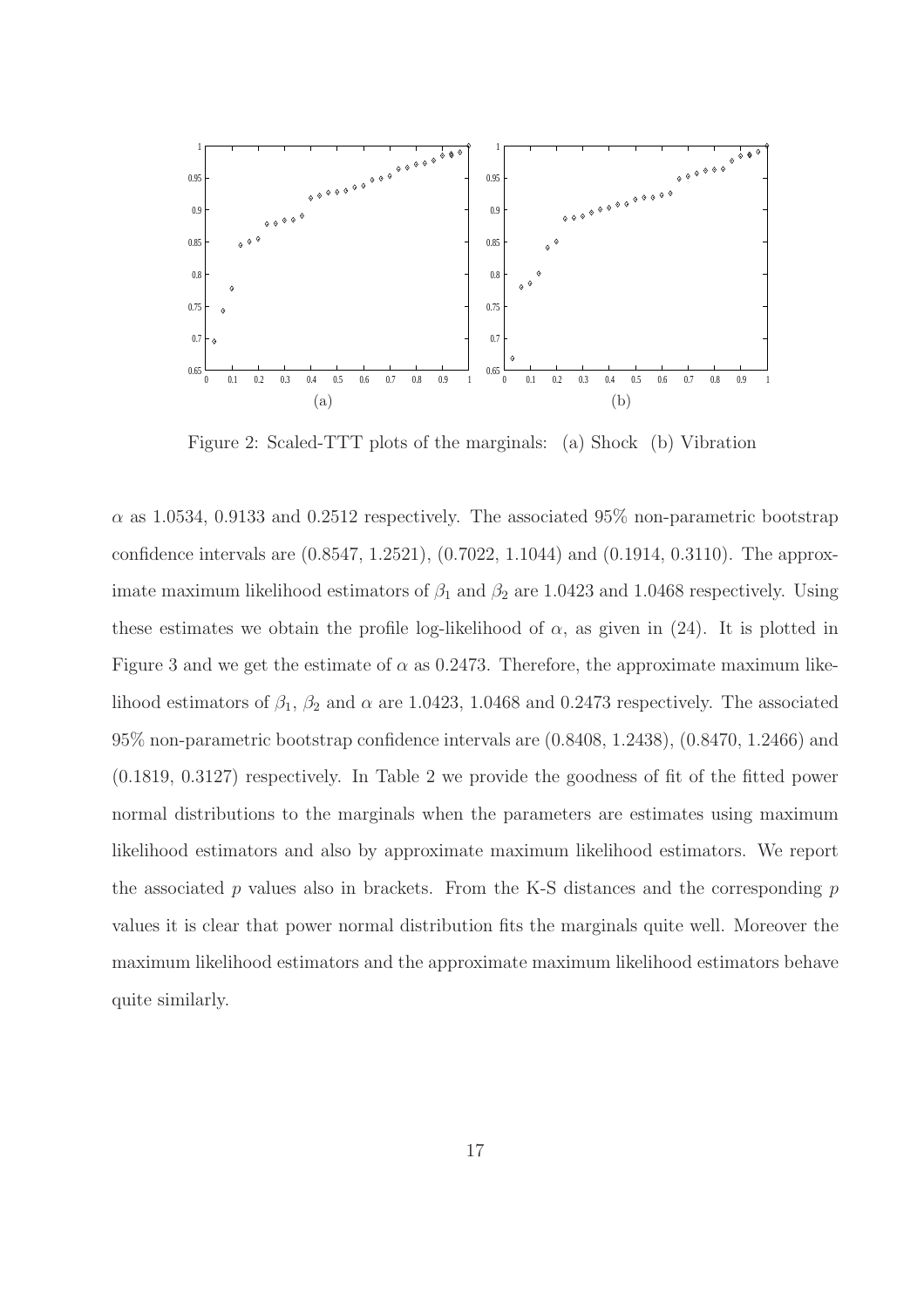$X_1$   $X_2$ MLE 0.1298 (0.7178) 0.1368 (0.6923) AMLE | 0.1265 (0.7230) | 0.1461 (0.6835) 18  $\frac{1}{20}$  22 24

Table 2: Kolmogorov-Smirnov(KS) distances and the associated  $p$  values of the marginals



## 7 Multivariate Power Normal Distribution

In this section we provide the multivariate power normal distribution, using the same procedure as before. First let us consider the p-variate Clayton copula as follows;

$$
C_{\alpha,p}(u_1,\dots,u_p) = \left(u_1^{-1/\alpha} + \dots + u_p^{-1/\alpha} - (p-1)\right)^{-\alpha}; \quad 0 < u_1,\dots,u_p < 1. \tag{27}
$$

As in Theorem 3.1, we have the following multivariate results;

THEOREM 7.1: If  $(U_1, \dots, U_p)$  has the joint CDF (27) for  $\alpha > 0$ , then

- (i)  $U_1, \dots, U_p \sim$  uniform [0, 1].
- (ii) The joint PDF of  $(U_1, \dots, U_p)$  for  $0 < u_1, \dots, u_p < 1$ , is

$$
f_{U_1,\dots,U_p}(u_1,\dots,u_p) = \prod_{i=1}^p \frac{\alpha+i-1}{u_i^{(1+\alpha)/\alpha}} \times \frac{\alpha^{-p}}{(u_1^{-1/\alpha}+\dots+u_p^{-1/\alpha}-(p-1))^{\alpha+p}}.
$$
 (28)

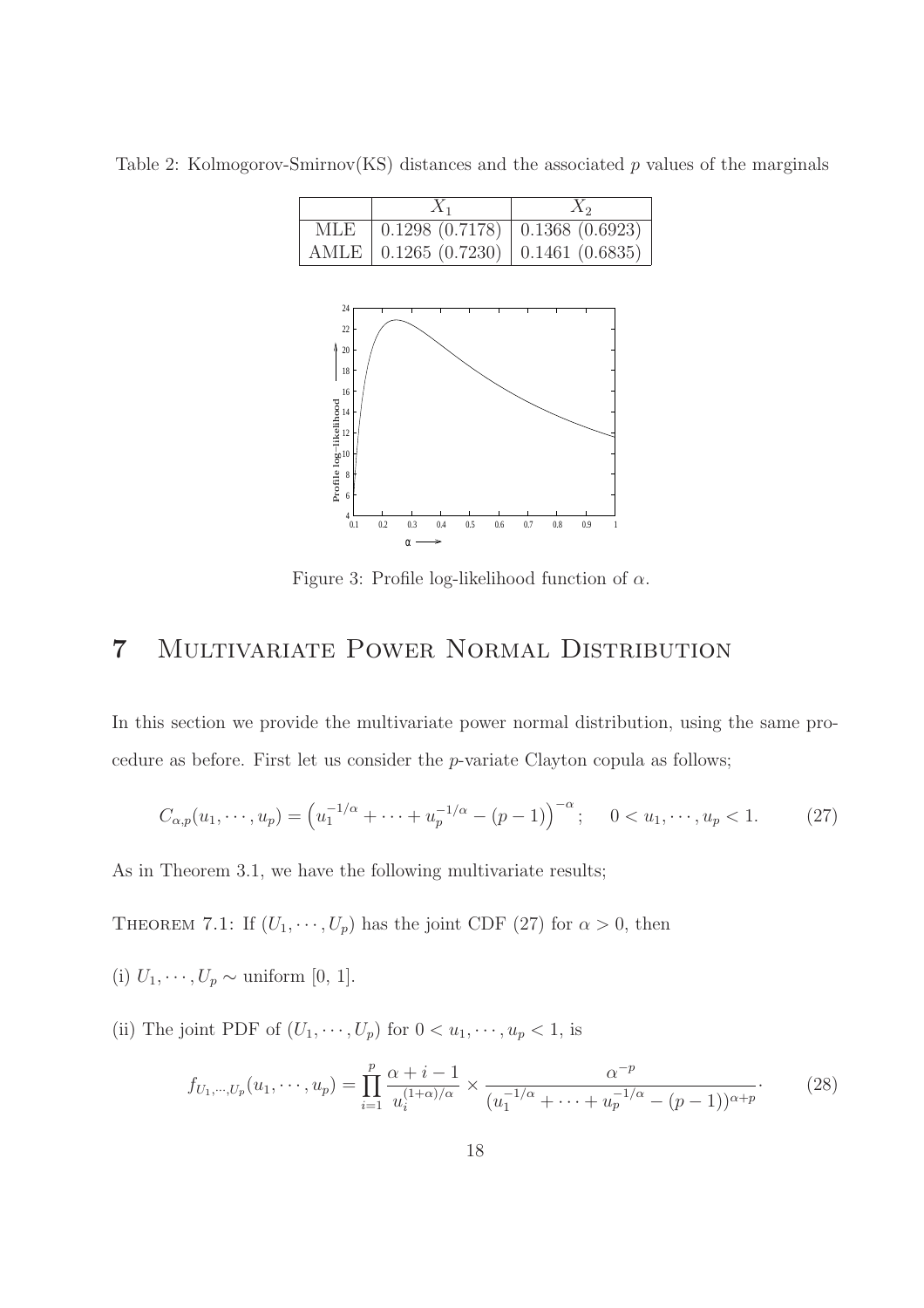(iii) The joint CDF of  $U_1, \dots, U_q$ , for  $q < p$ , and for  $0 < u_1, \dots, u_q < 1$ , is

$$
P(U_1 \le u_1, \cdots, U_q \le u_q) = F_{U_1, \cdots, U_q}(u_1, \cdots, u_q) = \left(u_1^{-1/\alpha} + \cdots + u_q^{-1/\alpha} - (p-1)\right)^{-\alpha}.
$$
 (29)

(iv) The joint survival function of  $U_1, \dots, U_p$  for  $0 < u_1 < 1, \dots, 0 < u_p < 1$ , is

$$
P(U_1 > u_1, \cdots, U_p > u_q) = 1 - \sum_{i=1}^p F_{U_i}(u_i) - \sum_{1 \le i \ne j \le p}^p F_{U_i U_j}(u_i, u_j) + \cdots + (-1)^p F_{U_1 \cdots U_p}(u_1, \cdots, u_p).
$$
\n(30)

(v) The conditional PDF and CDF of  $(U_{q+1}, \dots, U_p)$  given  $U_1 = u_1, \dots, U_q = u_q$  is

$$
f_{U_{q+1},\cdots,U_p|U_1=u_1,\cdots,U_q=u_q}(u_{q+1},\cdots,u_p) = \prod_{i=q+1}^p \frac{\alpha+i-1}{\alpha u_i^{(1+\alpha)/\alpha}} \times \frac{\left(u_1^{-1/\alpha}+\cdots+u_q^{-1/\alpha}-(q-1)\right)^{\alpha+q}}{\left(u_1^{-1/\alpha}+\cdots+u_p^{-1/\alpha}-(p-1)\right)^{\alpha+p}}.
$$
\n(31)

and

$$
F_{U_{q+1},\cdots,U_p|U_1=u_1,\cdots,U_q=u_q}(u_{q+1},\cdots,u_p) = \frac{\left(u_1^{-1/\alpha}+\cdots+u_q^{-1/\alpha}-(q-1)\right)^{\alpha+q}}{\left(u_1^{-1/\alpha}+\cdots+u_p^{-1/\alpha}-(p-1)\right)^{\alpha+p}}.\tag{32}
$$

respectively.

PROOF: The proofs can be obtained by routine calculations, and hence they are avoided.

Now we are ready to define the multivariate power normal distribution similarly as the bivariate power normal distribution. For  $\beta_1 > 0, \dots, \beta_p > 0$ , consider the random variables;

$$
X_1 = \Phi^{-1}(U_1^{1/(\beta_1)}), \quad \cdots, \quad X_p = \Phi^{-1}(U_p^{1/(\beta_p)}).
$$
 (33)

Therefore, the joint CDF of  $X_1, \dots, X_p$  becomes

$$
F_{X_1, \cdots, X_p}(x_1, \cdots, x_p) = P\left\{U_1 \le \Phi^{\beta_1}(x_1), \cdots, U_p \le \Phi^{\beta_p}(x_p)\right\} = C_{\alpha, p}(\Phi^{\beta_1}(x_1), \cdots, \Phi^{\beta_p}((x_p))
$$
  
= 
$$
\left(\Phi^{-\beta_1/\alpha} + \cdots + \Phi^{-\beta_p/\alpha} - (p-1)\right)^{-\alpha}
$$
(34)

The joint PDF of  $(X_1, \dots, X_p)$  is

$$
f_{X_1,\dots,X_p}(x_1,\dots,x_p) = c \times \frac{(\Phi(x_1))^{-\beta_1/\alpha-1}\cdots(\Phi(x_p))^{-\beta_p/\alpha-1}\phi(x_1)\cdots\phi(x_p)}{[(\Phi(x_1))^{-\beta_1/\alpha}\cdots(\Phi(x_p))^{-\beta_p/\alpha}-(p-1)]^{\alpha+p}},
$$
(35)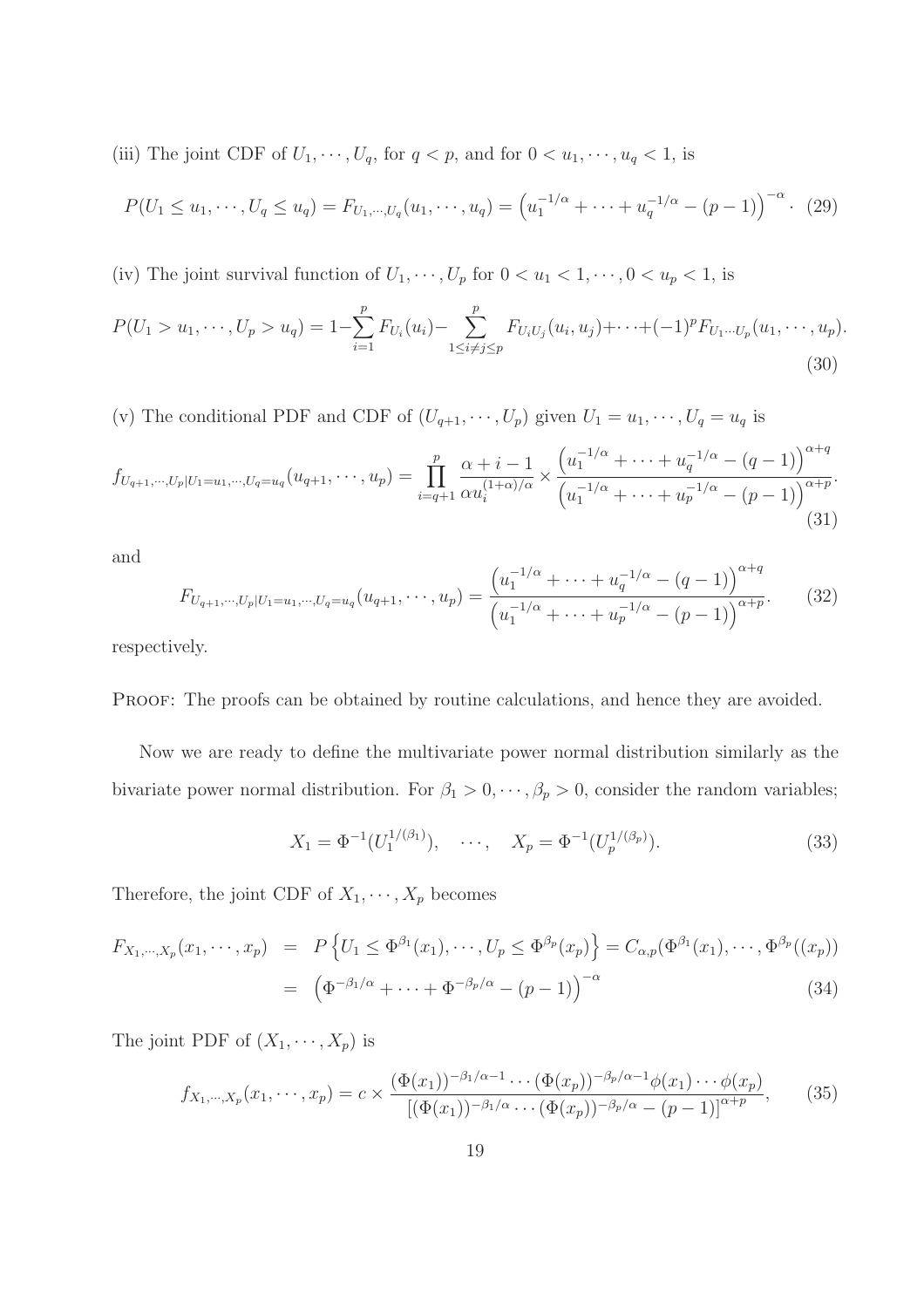where  $c = \prod^p$  $\prod_{i=1}$   $\beta_i$   $\times$  $\Gamma(\alpha+p)$  $\frac{\alpha + P}{\alpha^p \Gamma(\alpha)}$ .

The random variables  $(X_1, \dots, X_p)$  is said to have a *p*-variate power normal distribution with parameters  $\beta_1 > 0, \dots, \beta_p > 0, \alpha > 0$ , and it will be denoted by  $\text{MPN}(\beta_1, \dots, \beta_p, \alpha)$ , if it has the joint PDF (35).

It may be mentioned that the multivariate power normal distribution as defined in (35) can be obtained from the multivariate generalization of the Lindley-Singpurwalla bivariate model, also known as Lomax model, see for example Nayak [27]. The random variables  $(V_1, \dots, V_p)$  is said to have a multivariate Lomax distribution if it has the following joint PDF:

$$
f_{V_1,\dots,V_p}(v_1,\dots,v_p) = \frac{c_p}{(v_1+\dots+v_p+1)^{\alpha+p}},
$$
\n(36)

where  $c_p =$  $\Gamma(\alpha+p)$  $\Gamma(p)$ . Consider the following transformation  $V_i = (\Phi(X_i))^{-\beta_i/\alpha} - 1$ 

p, then 
$$
(X_1, \dots, X_p)
$$
 has the joint PDF (35). Now we have t

for  $i = 1, \dots, p$ , then  $(X_1, \dots, X_p)$  has the joint PDF (35). Now we have the following results.

THEOREM 7.2: If  $(X_1, \dots, X_p) \sim \text{MPN}(\beta_1, \dots, \beta_p, \alpha)$ , then

- (i)  $q < p$ ,  $(X_1, \dots, X_q) \sim \text{MPN}(\beta_1, \dots, \beta_q, \alpha)$ .
- (ii) The joint survival function of  $(X_1, \dots, X_p)$  is

$$
S_{X_1,\dots,X_p}(x_1,\dots,x_p) = P(X_1 > x_1,\dots,X_p > x_p)
$$
  
=  $1 - \sum_{i=1}^p (\Phi(x_i))^{\beta_i} + \sum_{1 \le i \ne j \le p} ((\Phi(x_i))^{-\beta_i/\alpha} + (\Phi(x_j))^{-\beta_j/\alpha} - 1)^{-\alpha} + \dots$   
 $\dots + (-1)^p [(\Phi(x_1))^{-\beta_1/\alpha} + \dots + (\Phi(x_p)^{-\beta_p/\alpha} - (p-1)]^{-\alpha}.$ 

PROOF: The proof of (i) can be obtained by taking  $x_i \to \infty$  for  $i = q + 1, \dots, p$ , and the proof of (ii) can be obtained using part (iii) of Theorem 7.1.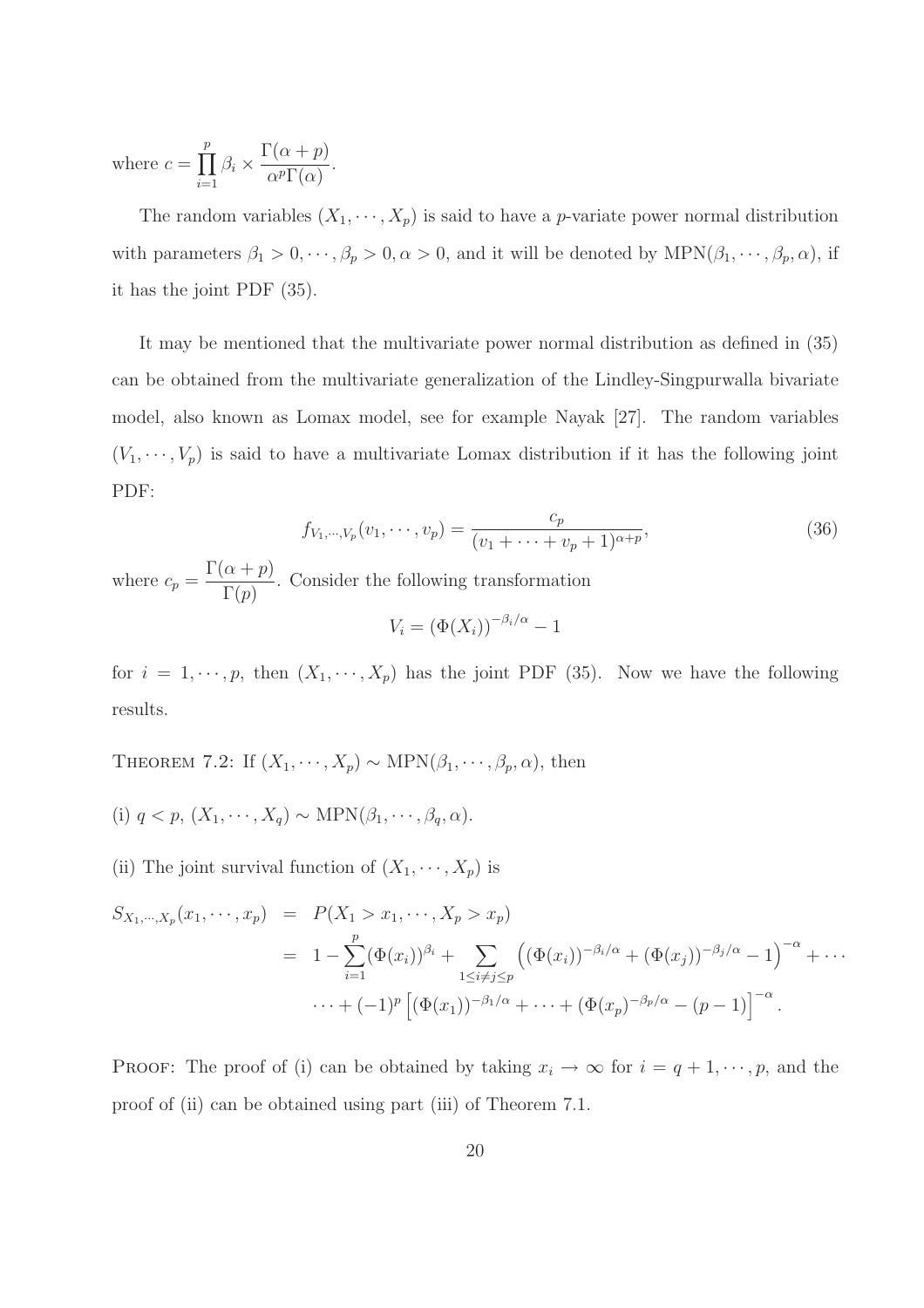### 8 CONCLUSIONS

In this paper we have considered the bivariate power normal distribution whose marginals are power normal distributions. We have established several properties of the proposed bivariate distribution using Copula property. We have proposed a multivariate generalization of the corresponding bivariate distribution. It is observed that several properties of the bivariate power normal distribution can be extended to the multivariate case also. We have considered two different estimators and it is observed that the two estimators behave quite similarly. In our data analysis we have observed that the MLEs exist, although due to complicated nature of the likelihood function we could not prove it theoretically the existence and the uniqueness of the MLEs. It may be mentioned that since the MLE of the unknown parameter of a univariate power normal distribution function always exists, it is possible to get some reasonable estimators of the unknown parameters in the bivariate case in all cases.

It may be mentioned that although we have provided the bivariate power normal distribution but our method can be applied for a much larger class of distribution functions, namely the proportional reversed hazard class. It is important to establish the properties in the general case. Moreover, in the literature several other power normal distributions have been introduced by several researchers, see for example Goto and Hamasaki [11] and Isogai [12]. Establishing the similarities between different power normal distributions are of interest. More work is needed along these directions.

### Acknowledgements:

The authors would like to thank the referees for their many valuable suggestions.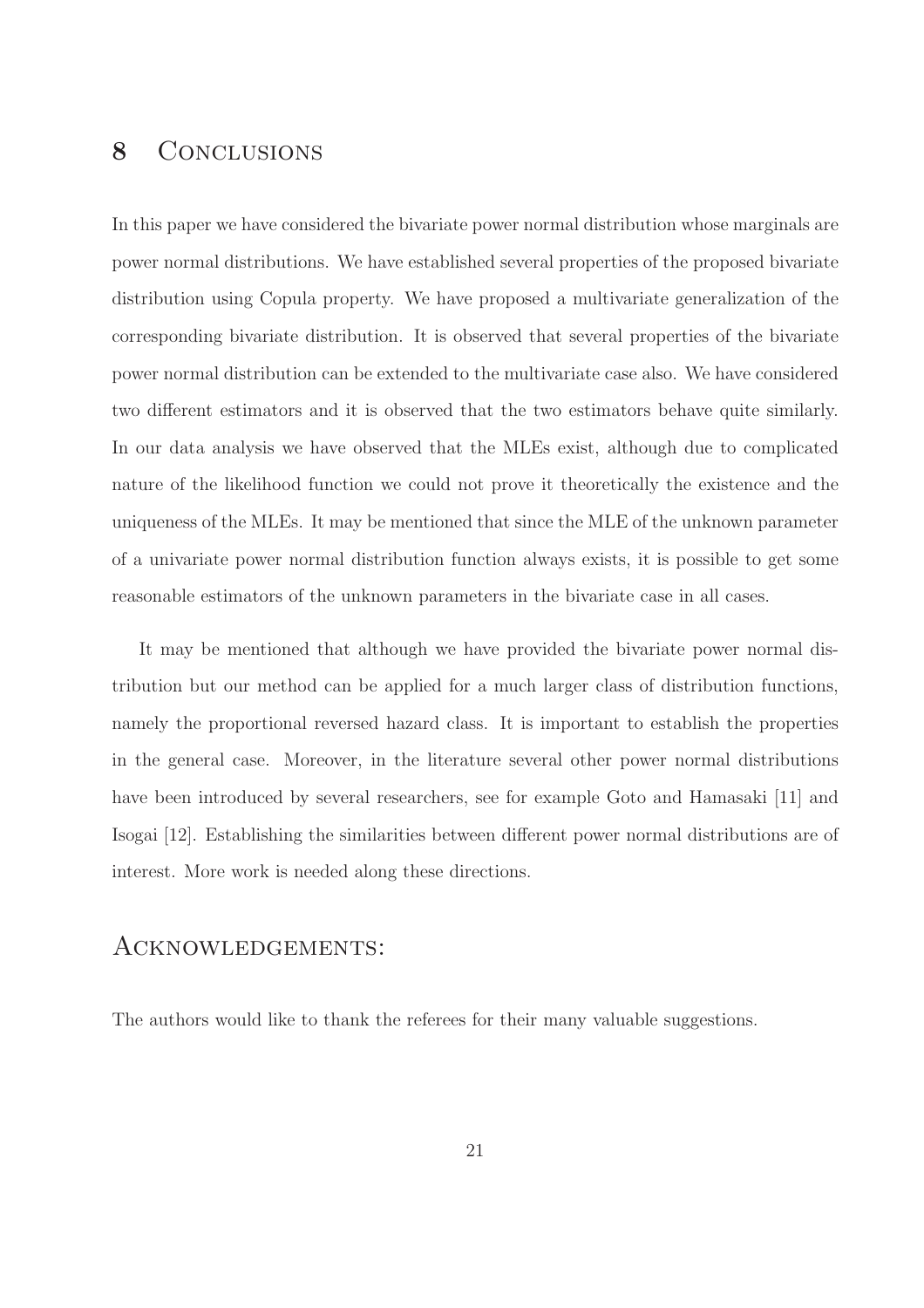# Appendix A: Expected Fisher Information Matrix

In this Appendix we provide the exact expressions of all the elements of the expected Fisher information matrix. We use the following notations;

$$
I = -\begin{bmatrix} a_{11} & a_{12} & a_{13} \\ a_{21} & a_{22} & a_{23} \\ a_{31} & a_{32} & a_{33} \end{bmatrix},
$$

where

$$
a_{11} = E\left(\frac{\partial^2 l}{\partial \alpha_1^2}\right) \quad a_{22} = E\left(\frac{\partial^2 l}{\partial \alpha_2^2}\right), \quad a_{33} = E\left(\frac{\partial^2 l}{\partial \alpha^2}\right), \quad a_{12} = a_{21} = E\left(\frac{\partial^2 l}{\partial \alpha_1 \partial \alpha_2}\right)
$$

$$
a_{13} = a_{31} = E\left(\frac{\partial^2 l}{\partial \alpha \partial \alpha_1}\right) \quad a_{23} = a_{32} = E\left(\frac{\partial^2 l}{\partial \alpha \partial \alpha_2}\right)
$$

and  $l = l(\alpha, \alpha_1, \alpha_2)$  as defined in (19).

$$
a_{11} = \frac{n}{\alpha_1^2} \left[ 1 + \frac{2(\alpha + 1)}{(\alpha + 3)\alpha^2} \right], \quad a_{22} = \frac{n}{\alpha_2^2} \left[ 1 + \frac{2(\alpha + 1)}{(\alpha + 3)\alpha^2} \right], \quad a_{33} = \frac{n}{\alpha^2} + \frac{n}{(1 + \alpha)^2},
$$
  

$$
a_{13} = a_{31} = -n \frac{(\alpha + 1)}{\alpha \alpha_1}, \quad a_{23} = a_{32} = -n \frac{(\alpha + 1)}{\alpha \alpha_2},
$$
  

$$
a_{12} = a_{21} = -n\alpha(\alpha + 1)(\alpha + 2) \int_1^\infty \int_1^\infty \frac{u_1 u_2 \ln u_1 \ln u_2}{(u_1 + u_2 - 1)^{\alpha + 4}} du_1 du_2.
$$

We will show how to obtain  $a_{22}$ , the others can be obtained along the same line. Note that

$$
E\left(\frac{\partial^2 l}{\partial \alpha_1^2}\right) = -\frac{n}{\alpha_1^2} - \frac{n(\alpha+2)}{\alpha_1^2} E\left[\frac{(\ln \Phi(X_1)^{-\alpha_1})^2 \Phi(X_1)^{-\alpha_1} (\Phi(X_2)^{-\alpha_2} - 1)}{((\Phi(X_1))^{-\alpha_1} + (\Phi(X_2))^{-\alpha_2} - 1)^2}\right]
$$

Now consider

$$
E\left[\frac{(\ln \Phi(X_1)^{-\alpha_1})^2 \Phi(X_1)^{-\alpha_1} \Phi(X_2)^{-\alpha_2}}{((\Phi(X_1))^{-\alpha_1} + (\Phi(X_2))^{-\alpha_2} - 1)^2}\right] =
$$
  
 
$$
\alpha(\alpha + 1)\alpha_1\alpha_2 \int_{-\infty}^{\infty} \int_{-\infty}^{\infty} \frac{(\ln \Phi(x_1)^{-\alpha_1})^2 \Phi(x_1)^{-2\alpha_1 - 1} \Phi(x_2)^{-2\alpha_2 - 1} \phi(x_1) \phi(x_2)}{((\Phi(x_1))^{-\alpha_1} + (\Phi(x_2))^{-\alpha_2} - 1)^{\alpha + 4}} dx_1 dx_2.(37)
$$

.

After making the transformation  $u_1 = \Phi(x_1)^{-\alpha_1}$ , and  $u_2 = \Phi(x_2)^{-\alpha_2}$ , the right hand side of (37) becomes;

$$
\alpha(\alpha+1)\int_{1}^{\infty}\int_{1}^{\infty}\frac{(\ln u_{1})^{2}u_{1}u_{2}}{(u_{1}+u_{2}-1)^{\alpha+4}}du_{1}du_{2} = \frac{\alpha(\alpha+1)}{\alpha+3}\int_{1}^{\infty}\frac{(\ln u_{1})^{2}}{u_{1}^{\alpha+2}}du_{1} + \frac{\alpha(\alpha+1)}{(\alpha+2)(\alpha+3)}\int_{1}^{\infty}\frac{(\ln u_{1})^{2}}{u_{1}^{\alpha+1}}du_{1}. \tag{38}
$$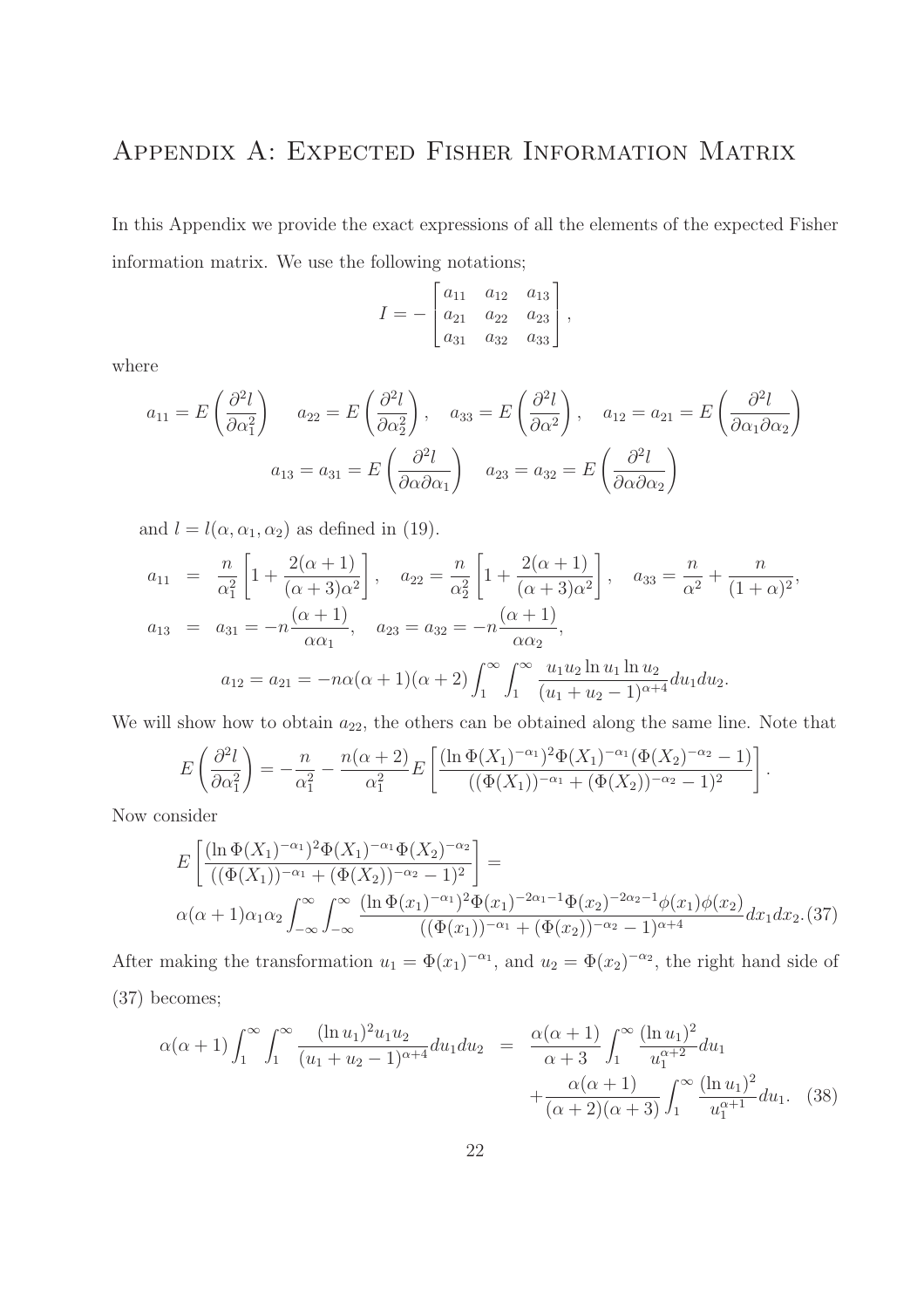By making the transformation  $z = \ln u_1$ , the right hand side of (38) can be obtained as

$$
\frac{\alpha(\alpha+1)}{\alpha+3}\int_0^\infty z^2e^{-(\alpha+1)z}dz + \frac{\alpha(\alpha+1)}{(\alpha+2)(\alpha+3)}\int_0^\infty z^2e^{-\alpha z}dz = \frac{2\alpha}{(\alpha+3)(\alpha+1)^2} + \frac{2(\alpha+1)}{(\alpha+2)(\alpha+3)\alpha^2}.
$$

Along the same line we can obtain

$$
E\left[\frac{(\ln \Phi(X_1)^{-\alpha_1})^2 \Phi(X_1)^{-\alpha_1}}{((\Phi(X_1))^{-\alpha_1} + (\Phi(X_2))^{-\alpha_2} - 1)^2}\right] = \frac{2\alpha}{(\alpha + 3)(\alpha + 1)^2}.
$$
 (39)

Π

Therefore, E  $\int$  ∂<sup>2</sup>l  $\partial \alpha_1^2$  $\setminus$ = − 1  $\alpha_1^2$  $\sqrt{ }$ 1 +  $2(\alpha+1)$  $(\alpha + 3)\alpha^2$ 1 .

THE ELEMENTS OF THE MATRIX V

The  $3 \times 3$  matrix V can be expressed as follows, see Joe [18],

$$
V = (-D^{-1})M(-D^{-1})^T.
$$

Here the  $3 \times 3$  matrix D can be written as follows;

$$
-D = \begin{bmatrix} n/\beta_1^2 & 0 & 0 \\ 0 & n/\beta_2^2 & 0 \\ a_1 & a_2 & a_3 \end{bmatrix},
$$

 $a_1, a_2, a_3$  respectively are the (1,3)th, (2,3)th, and (3,3)th elements of  $J^{-1}I(J^{-1})^T$  respectively. The  $3 \times 3$  matrix M is as follows;

$$
M = E(gg^T),
$$

where  $g^T = (g_1, g_2, g_3)$ , and

$$
g_1 = (n/\beta_1) + n \ln \Phi(X_1), \quad g_2 = (n/\beta_2) + n \ln \Phi(X_2)
$$

$$
g_3 = -\frac{n}{\alpha(\alpha+1)} + \frac{n}{\alpha^2} [\beta_1 \ln(\Phi(X_1)) + \beta_2 \ln(\Phi(X_2))] - n \ln((\Phi(X_1))^{-\beta_1/\alpha} + (\Phi(X_2))^{-\beta_2/\alpha} - 1) + \frac{n(\alpha+2)}{\alpha^2} \times \frac{\beta_1(\Phi(X_1))^{-\beta_1/\alpha-1} + \beta_2(\Phi(X_2))^{-\beta_2/\alpha}}{((\Phi(X_1))^{-\beta_1/\alpha} + (\Phi(X_2))^{-\beta_2/\alpha} - 1)}.
$$

Here  $(X_1, X_2) \sim \text{BPN}(\beta_1, \beta_2, \alpha)$ , and the elements of g can be obtained in terms of integration.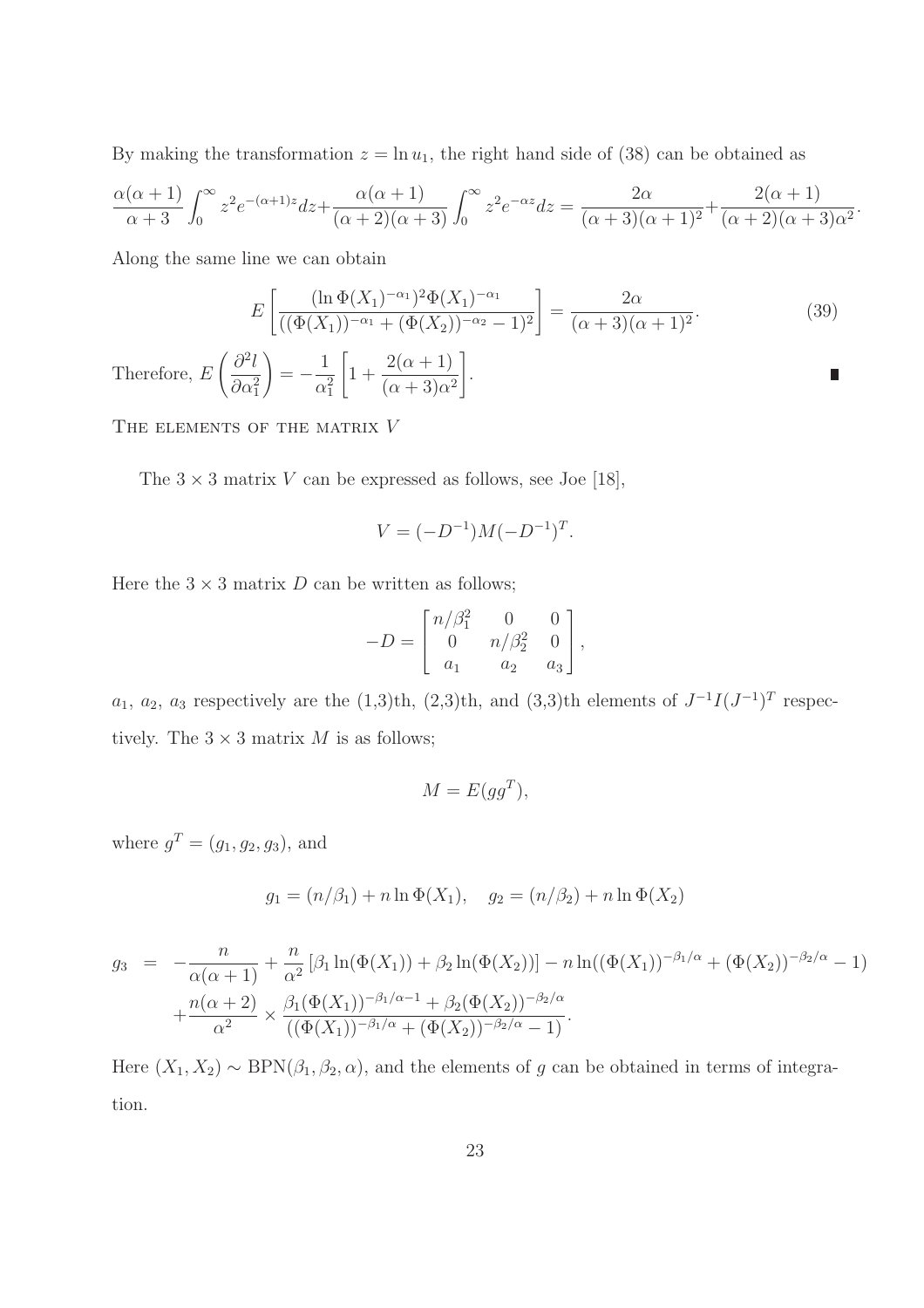## References

- [1] Aarset, M.V. (1987), "How to identify a bathtub hazard rate?", IEEE Transactions on Reliability, vol. 36, 106 -108.
- [2] Arnold, B.C. and Beaver, R.J. (2000), 'Hidden truncation model", Sankhya, Ser. A, vol. 62, 23 - 35.
- [3] Azzalini, A.A. (1985), "A class of distributions which include the normal", Scandinavian Journal of Statistics, vol. 12, 171 - 177.
- [4] Basu, A.P. (1971), "Bivariate failure rate", *Journal of the American Statistical Associa*tion, vol. 66, 103 - 104.
- [5] Basu, A. P., and Ghosh, J. K. (1980), "Identifiability of distributions under competing risks and complementary risks model", Communications in Statistics - Theory and Methods, vol. 9, 1515-1525.
- [6] Block, H.W., Savits, T. and Singh, H. (1998), "The reversed hazard rate function", Probability in the Engineering and Informational Sciences, vol. 12, 69 - 90.
- [7] Blomqvist, N. (1950), "On a measure of dependence between two random variables", Annals of Mathematical Statistics, vol. 21, 593 - 600.
- [8] Coles, S., Hefferman, J. and Tawn, J. (1999), "Dependence measures for extreme value analysis", Extremes, vol 2, 339 - 365.
- [9] Domma, F. (2009), "Some properties of the bivariate Burr type III distribution", Statistics, to appear, DOI:10.1080/02331880902986547.
- [10] Gupta, R.C. and Gupta, R.D. (2008), "Analyzing skewed data by power normal model", Test, vol. 17, 197 - 210.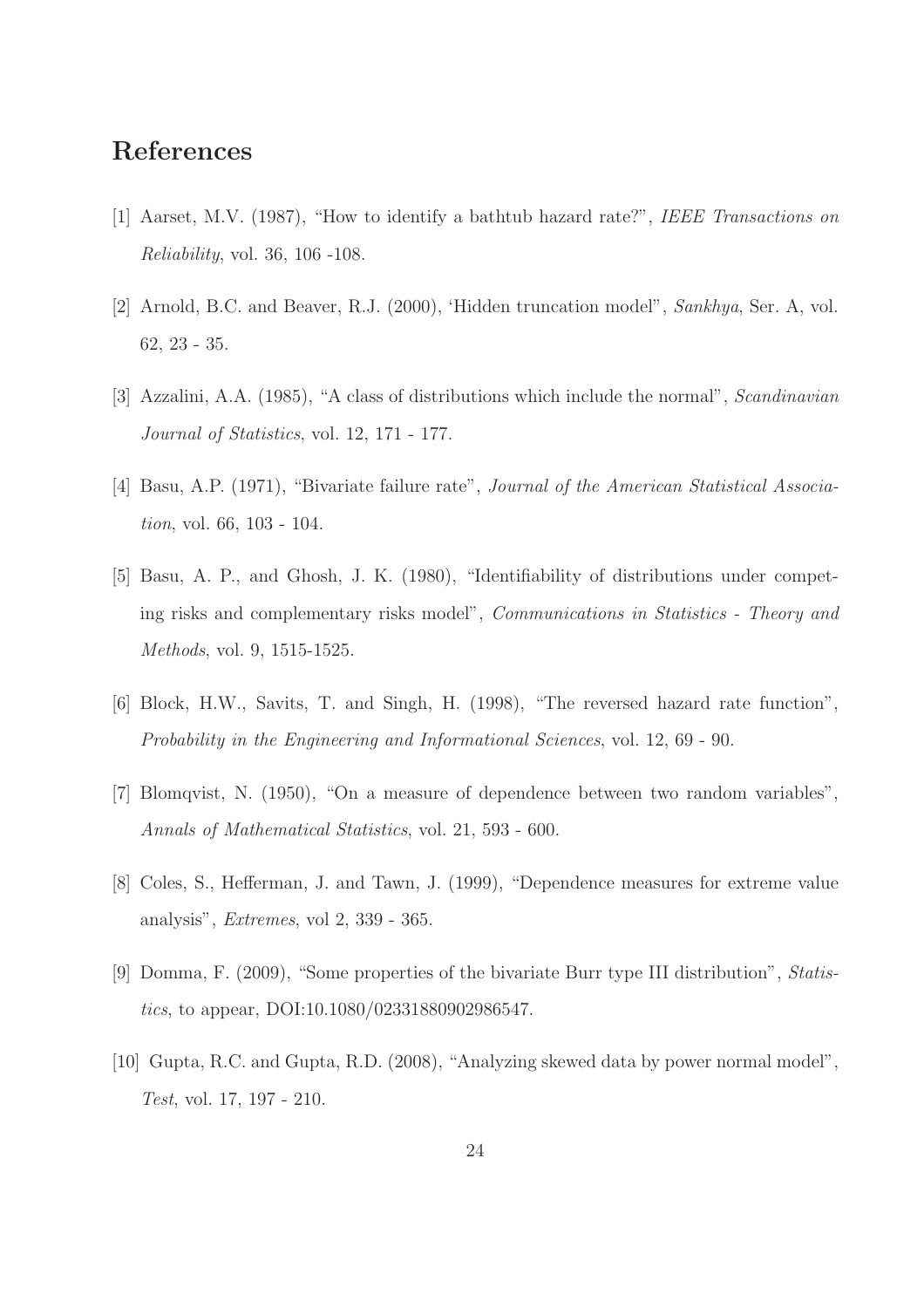- [11] Goto, M. and Hamasaki, T. (2002), "The bivariate power normal distribution", Bulletin of Informatics and Cybernetics, vol. 34, 29 - 45.
- [12] Isogai, T. (1999), "Power transformation of the F distribution and a power normal family", Journal of Applied Statistics, vol. 26, 355 - 371.
- [13] Johnson, N.L. and Kotz, S. (1975), "A vector multivariate hazard rate",Journal of the Multivariate Analysis, vol. 5, 53 - 66.
- [14] Johnson, R.A. and Wichern, D.W. (1992), Applied Multivariate Statistical Analysis, Prentice Hall, New Jersey.
- [15] Karlin, S. (1968), Total Positivity, Stanford University Press, Stanford.
- [16] Kim, G., Silvapulle, M.J., Silvapulle, P. (2007), "Comparison of semi-parametric and parametric methods for estimating copulas", Computational Statistics and Data Analysis, vol. 51, 2836 - 2850.
- [17] Joe, H. (1997) Multivariate model and dependence concept, Chapman and Hall, London.
- [18] Joe, H. (2005), "Asymptotic efficiency of two-stage estimation method for copula-based models", Journal of Multivariate Analysis, vol. 94, 401 - 419.
- [19] Johnson, N.L. and Kotz, S. (1975), "A vector multivariate hazard rate", Journal of Multivariate Analysis, vol. 5, 53 - 66.
- [20] Lehmann, E.H. (1953), "The power of rank test", Annals of Mathematical Statistics, vol. 24, 23 - 42.
- [21] Lehmann, E.H. (1966), "Some concepts of dependence", Annals of Mathematical Statistics, vol. 37, 1137 - 1157.
- [22] Lehmann, E.H. (1983), Theory of Point Estimation, John Wiley and Sons, New York.